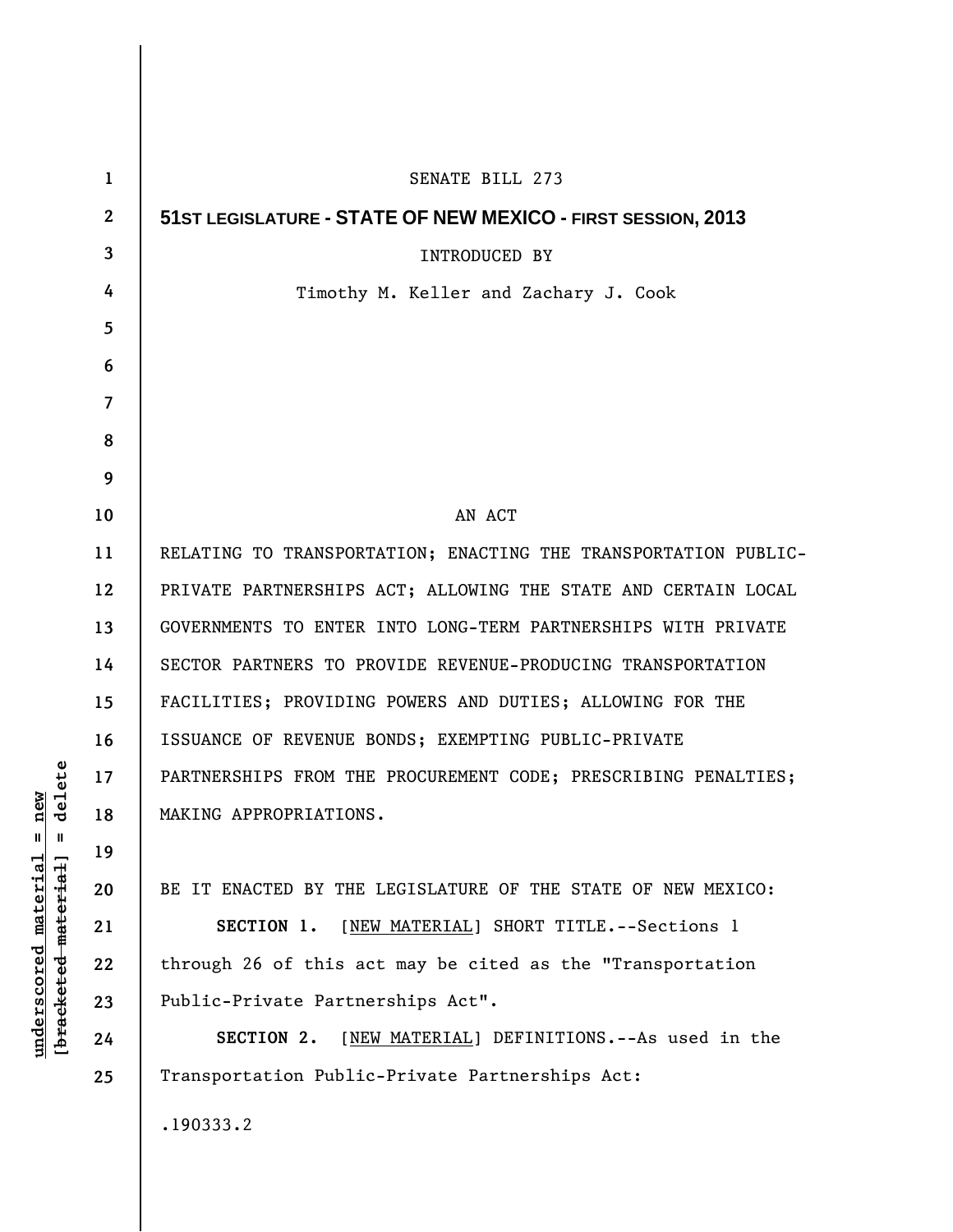**1 2 3 4 5 6 7 8 9 10 11 12 13 14 15 16 17 18 19 20 21 22 23 24 25**  A. "department" means the department of transportation; B. "force majeure" means an uncontrollable force or natural disaster not within the power of the operator or the public partner; C. "local government" means an incorporated city, town or village; a county; or a regional transit authority; D. "maintenance" means ordinary maintenance, repair, rehabilitation, capital maintenance, replacement and any other categories of maintenance that may be designated by the public partner; E. "material default" mean a failure of an operator to perform any duties under a public-private partnership, which failure jeopardizes delivery of adequate service to the public and remains unsatisfied after a reasonable time and after the operator has received written notice from the public partner of the failure; F. "operate" means any action to maintain, rehabilitate, improve, equip or modify a transportation facility; G. "operator" means a private partner who administers, manages or controls a transportation facility pursuant to a public-private partnership; H. "private partner" means one or more persons who have entered into a public-private partnership with a public

.190333.2

 $\frac{1}{2}$  intereted material = delete **[bracketed material] = delete**  $underscored material = new$ **underscored material = new**

 $- 2 -$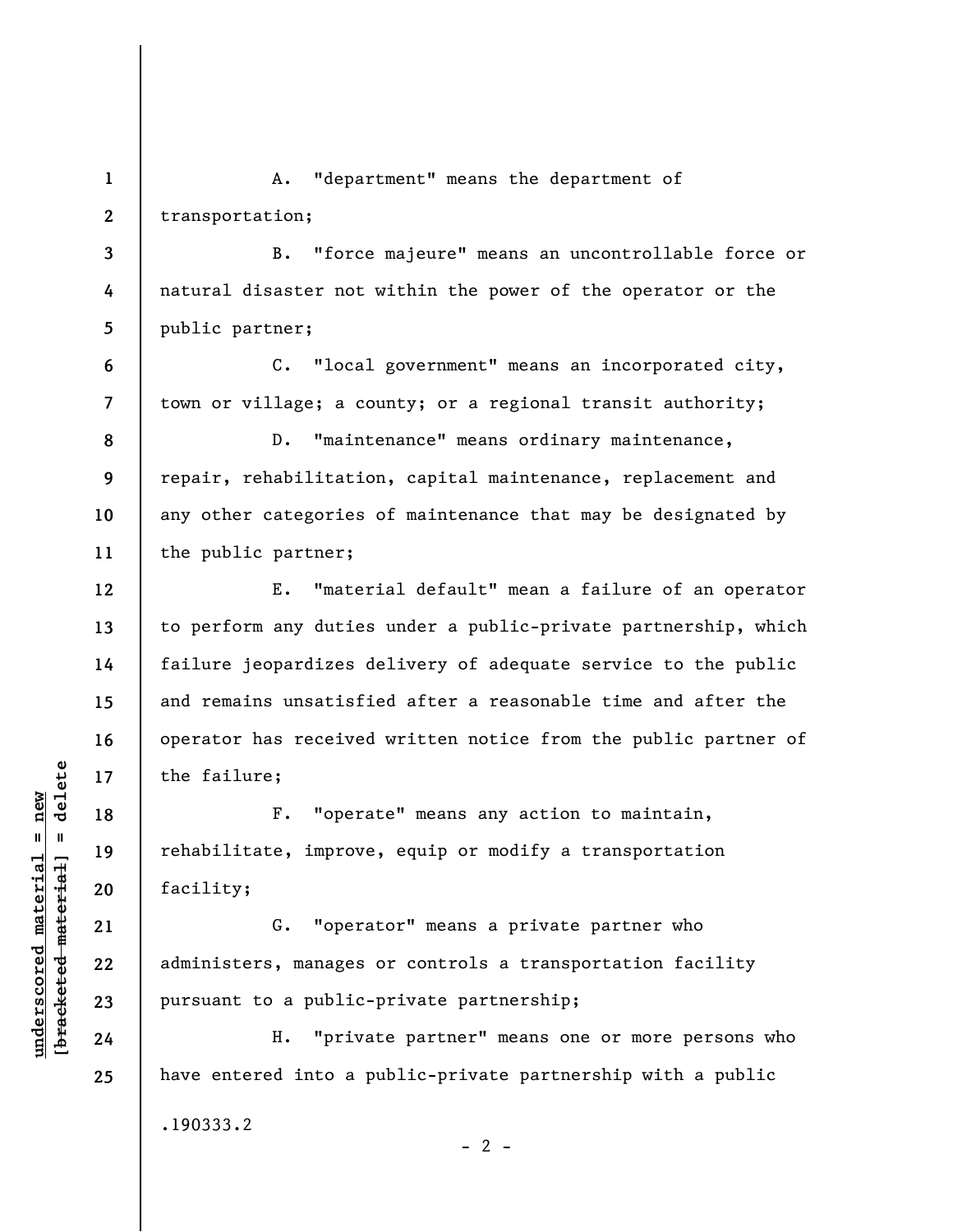partner and who are not the federal government or any agency or instrumentality of the federal government; another state or territory of the United States; a sovereign or foreign government; or the state or an agency, branch, institution or instrumentality or a political subdivision of the state;

I. "public partner" means the department or a local government;

**8 9 10 11 12 13 14 15**  J. "public-private partnership" means the agreement between one or more public partners and one or more private partners for the development, financing, maintenance or operation of a transportation facility, including a lease, ground lease, franchise, easement, permit or other agreement that transfers rights for the use or control, in whole or in part, of a transportation facility by the public partner to the private partner;

K. "transportation facility" means a facility, whether real or personal property, developed or operated in accordance with the Transportation Public-Private Partnerships Act, including an existing, enhanced, upgraded or new facility that is:

(1) used or useful to transport people or goods via one or more modes of transport, whether involving roads, highways, bridges, tunnels, overpasses, conduits, railways, monorails, transit, bus systems, guided rapid transit, airports, intermodal or multimodal systems or any .190333.2

 $-3 -$ 

**1** 

**2** 

**3** 

**4** 

**5** 

**6** 

**7** 

**16** 

**17** 

**18** 

**19** 

**20** 

**21** 

**22** 

**23** 

**24**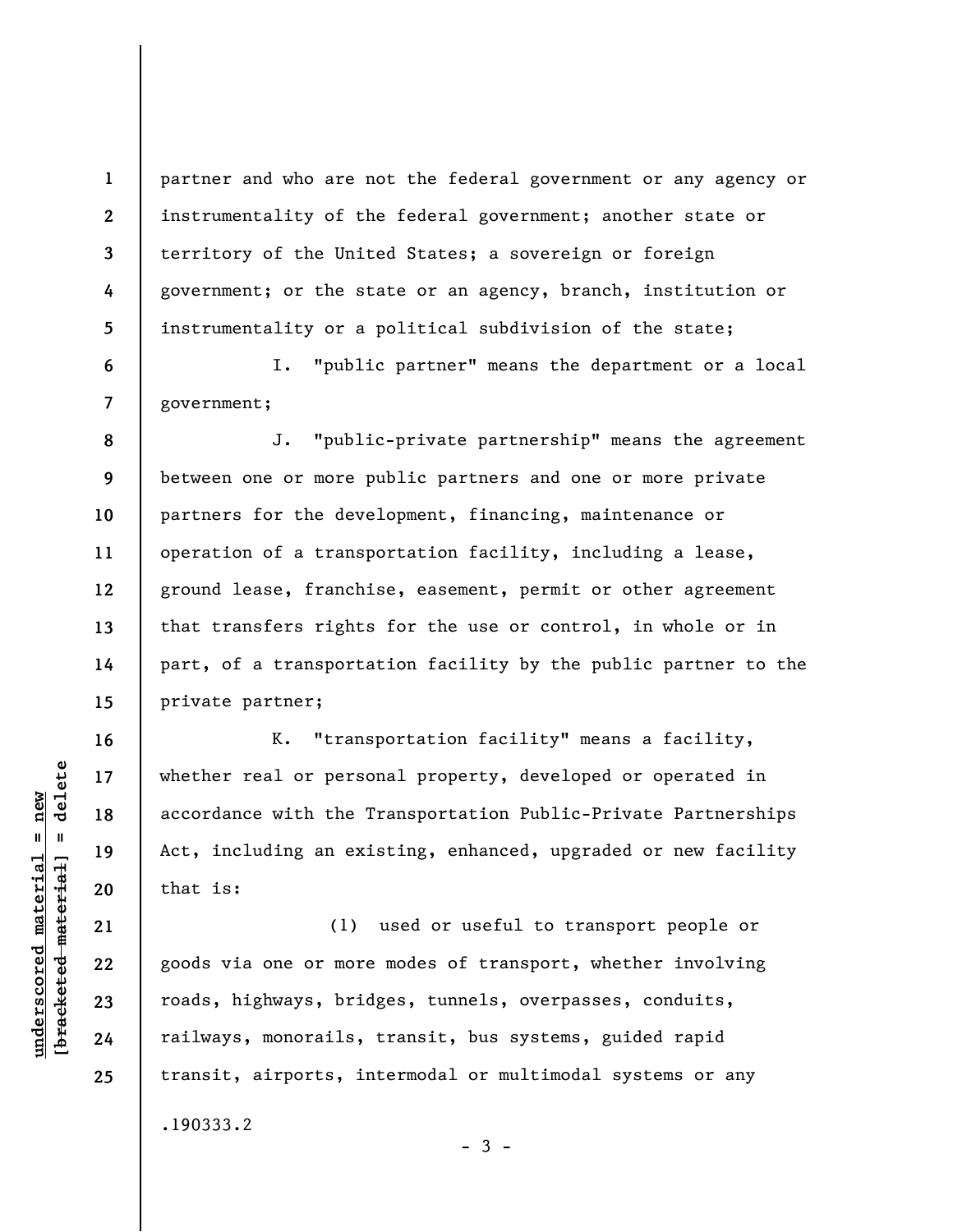**1**  other mode of transport; or

**2 3 4 5 6 7 8**  (2) related, used or useful to provide, operate, maintain or generate revenue for a transportation facility, including administrative buildings and other buildings, structures, parking, rest areas, maintenance yards, rail yards, ports of entry or storage facilities, vehicles, rolling stock, energy systems or other related equipment, items or property;

**9 10 11**  L. "user fee" means the rate, toll, fee or other charge imposed by an operator for use of all or part of a transportation facility; and

M. "utility" means a privately, publicly or cooperatively owned line, facility or system for producing, transmitting or distributing communications, cable television, power, electricity, light, heat, gas, oil, crude products, water, steam, waste, storm water not connected with highway drainage or any other similar commodity, including a fire or police signal system or street lighting system, which directly or indirectly serves the public.

**SECTION 3.** [NEW MATERIAL] RULES--APPROVAL OF PUBLIC-PRIVATE PARTNERSHIPS.--

A. The department shall adopt rules to carry out the provisions of the Transportation Public-Private Partnerships Act. Provisions in the department's rules shall serve as a model for any public-private partnerships entered .190333.2

- 4 -

 $b$ racketed material] = delete **[bracketed material] = delete**  $underscored material = new$ **underscored material = new**

**12** 

**13** 

**14** 

**15** 

**16** 

**17** 

**18** 

**19** 

**20** 

**21** 

**22** 

**23** 

**24**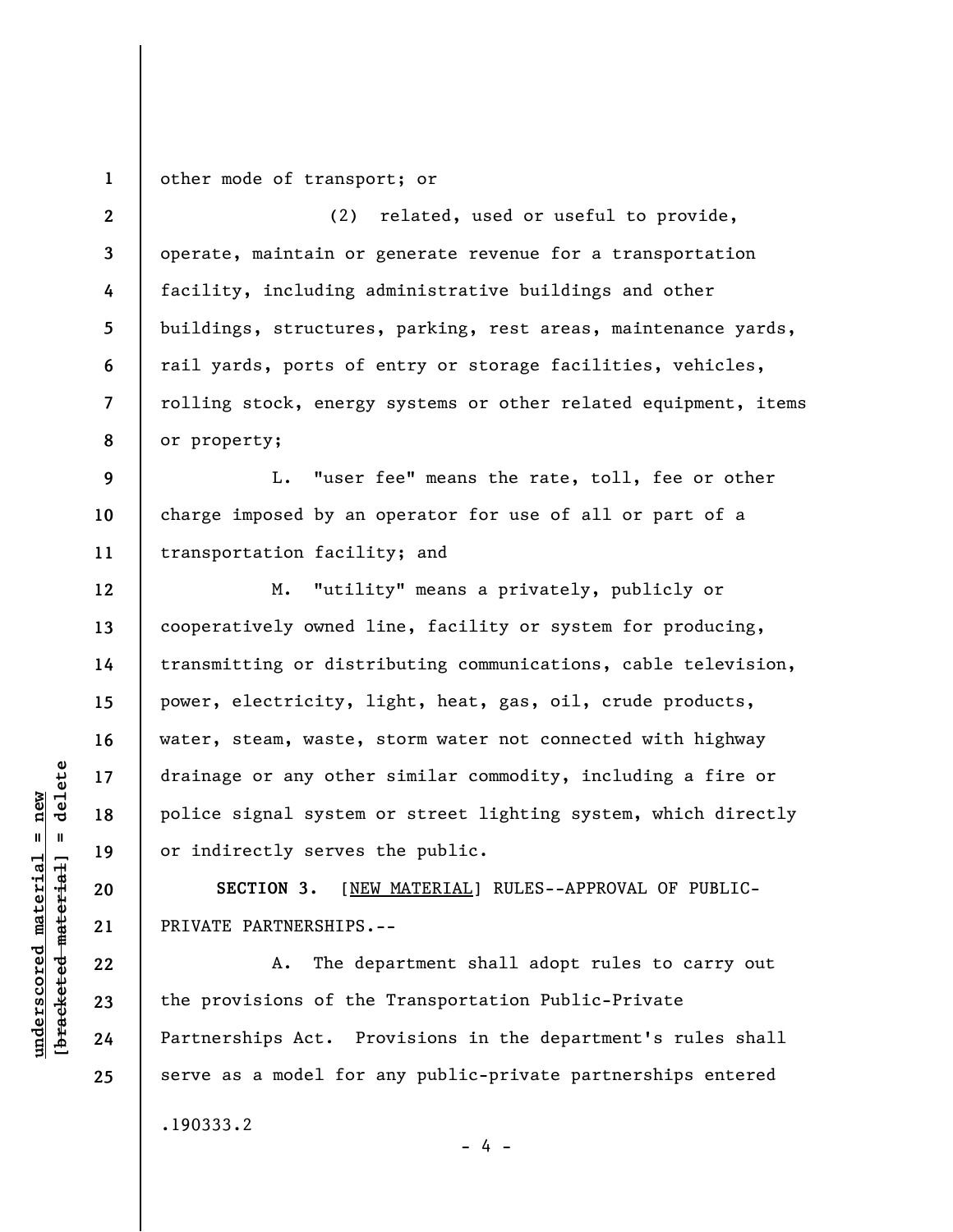**1**  into by a local government.

| $\mathbf{2}$             | The attorney general and the state board of<br><b>B.</b>        |  |  |  |
|--------------------------|-----------------------------------------------------------------|--|--|--|
| 3                        | finance shall review and approve or disapprove a public-private |  |  |  |
| 4                        | partnership agreement proposed to be entered into by a public   |  |  |  |
| 5                        | partner. A public-private partnership agreement shall not be    |  |  |  |
| 6                        | effective unless approved by the attorney general and the state |  |  |  |
| $\overline{\mathcal{L}}$ | board of finance.                                               |  |  |  |
| 8                        | SECTION 4. [NEW MATERIAL] PROJECT DELIVERY METHODS--            |  |  |  |
| 9                        | PROPOSALS.--A public partner may provide for the development or |  |  |  |
| 10                       | operation of a transportation facility using a variety of       |  |  |  |
| 11                       | project delivery methods and forms of agreements. The methods   |  |  |  |
| 12                       | may include:                                                    |  |  |  |
| 13                       | A. predevelopment agreements leading to other                   |  |  |  |
| 14                       | implementing agreements;                                        |  |  |  |
| 15                       | design-build agreements;<br>B.                                  |  |  |  |
| 16                       | design-build-maintain agreements;<br>$\mathsf{C}$ .             |  |  |  |
| 17                       | design-build-finance-operate agreements;<br>$D$ .               |  |  |  |
| 18                       | design-build-operate-maintain agreements;<br>Ε.                 |  |  |  |
| 19                       | design-build-finance-operate-maintain<br>$F$ .                  |  |  |  |
| 20                       | agreements;                                                     |  |  |  |
| 21                       | G. concession agreements that provide for the                   |  |  |  |
| 22                       | private partner to design, build, operate, maintain, manage or  |  |  |  |
| 23                       | lease a transportation facility; or                             |  |  |  |
| 24                       | other project delivery methods or agreements or<br>н.           |  |  |  |
| 25                       | combination of methods or agreements that the public partner    |  |  |  |
|                          | .190333.2                                                       |  |  |  |
|                          |                                                                 |  |  |  |

 $\frac{\text{underscored material} = \text{new}}{(\text{bracketed material})}$ **[bracketed material] = delete underscored material = new**

- 5 -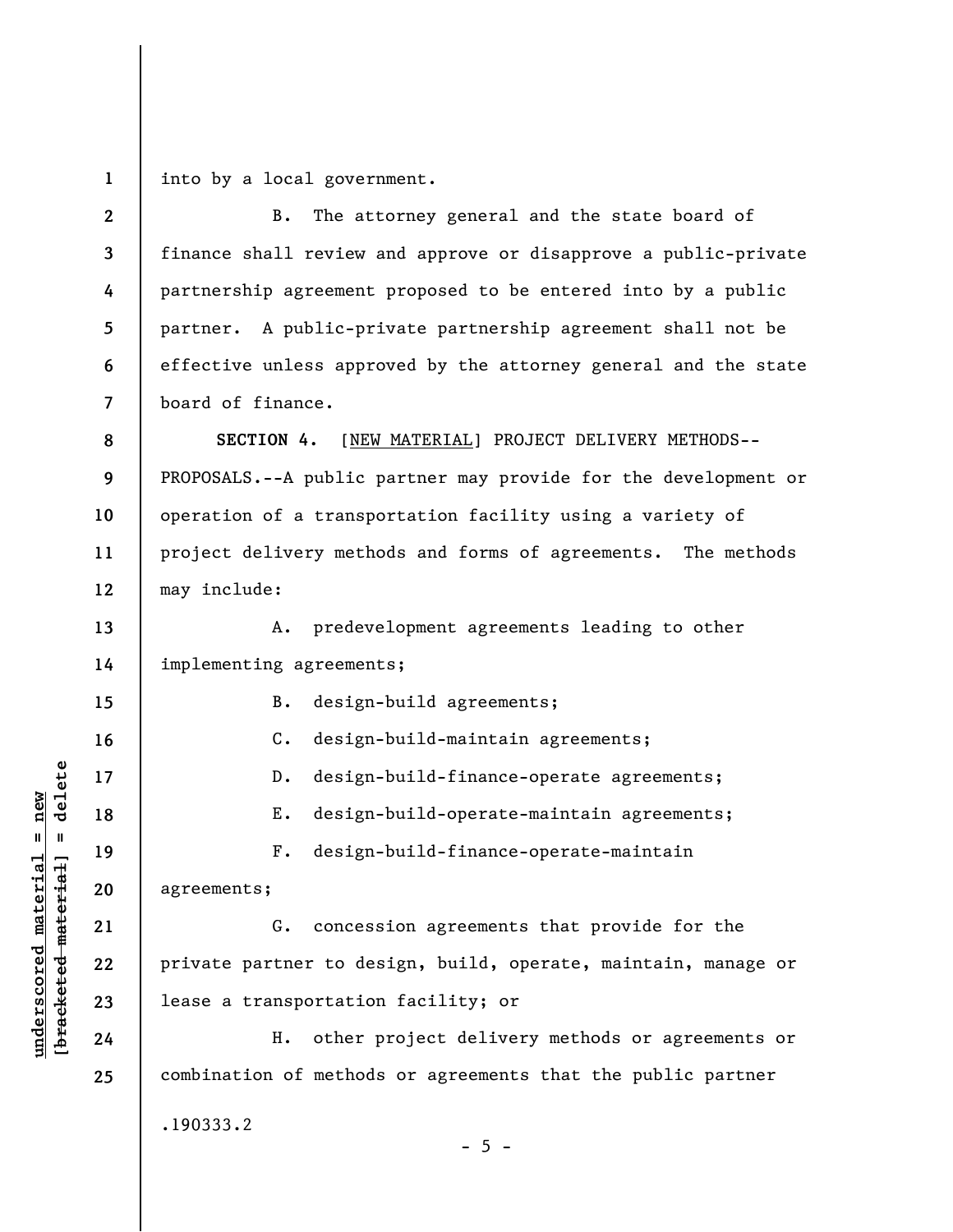**1 2 3 4 5 6 7 8 9 10 11 12 13 14 15 16 17 18 19 20 21 22 23 24 25**  determines will serve the public interest. **SECTION 5.** [NEW MATERIAL] PROCUREMENT.-- A. A public partner: (1) may procure a transportation facility using any of the following: (a) requests for proposals in which the public partner describes a class of transportation facility or a geographic area in which a person is invited to submit proposals to develop transportation facilities; (b) solicitations using requests for qualifications, short-listing of qualified proposers, requests for proposals, negotiations, best and final offers or other procurement procedures; (c) procurements seeking development and finance plans that are most suitable for the project; (d) best-value selection procurements based on price or financial proposals, or both, or other factors; and (e) other procedures that the public partner determines may further the implementation of the Transportation Public-Private Partnerships Act; and (2) may consider an unsolicited proposal if the public partner determines that there is sufficient merit to pursue the unsolicited proposal and a reasonable opportunity for other persons to submit competing proposals for .190333.2  $- 6 -$ 

**underscored material = new [bracketed material] = delete**

 $\frac{1}{2}$  intereted material = delete  $underscored material = new$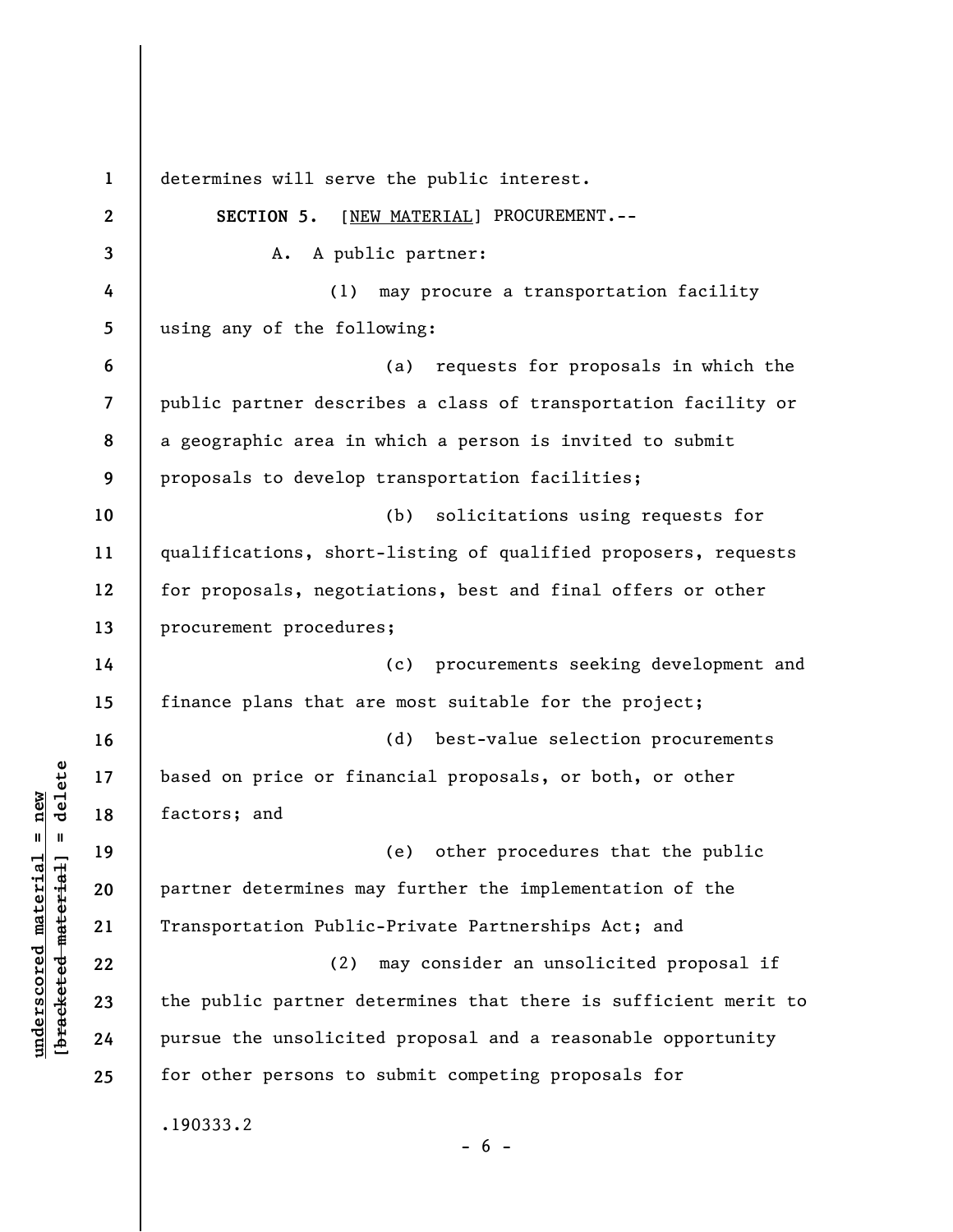**1**  consideration as appropriate.

**2** 

**3** 

**4** 

**5** 

**6** 

**7** 

**8** 

**9** 

**10** 

**11** 

**12** 

**13** 

**14** 

**15** 

**16** 

**17** 

**18** 

**19** 

**20** 

**21** 

**22** 

**23** 

**24** 

**25** 

B. For a procurement in which the public partner issues a request for qualifications or similar solicitation document, the request shall generally set forth the factors that will be evaluated and the manner in which responses will be evaluated.

C. In evaluating proposals, the public partner may accord relative weight to factors such as cost; financial commitment; innovative financing; technical, scientific, technological or socioeconomic merit; and other factors as the public partner deems appropriate to obtain the best value for the state or local government.

D. The public partner may charge and retain a reasonable administrative fee for the evaluation of an unsolicited project proposal; provided that the administrative fee shall not exceed the reasonable cost of evaluating the proposal.

E. In the procurement of a transportation facility, the public partner shall follow substantially the procedures of the Procurement Code in so far as practicable.

F. The public partner may retain financial, legal and other experts to assist in the evaluation, negotiation and development of public-private partnership agreements for a transportation facility; provided that such experts shall have a minimum of five years' experience in working with public-

- 7 -

.190333.2

 $\frac{1}{2}$  of  $\frac{1}{2}$  and  $\frac{1}{2}$  and  $\frac{1}{2}$  and  $\frac{1}{2}$  and  $\frac{1}{2}$  and  $\frac{1}{2}$  and  $\frac{1}{2}$  and  $\frac{1}{2}$  and  $\frac{1}{2}$  and  $\frac{1}{2}$  and  $\frac{1}{2}$  and  $\frac{1}{2}$  and  $\frac{1}{2}$  and  $\frac{1}{2}$  and  $\frac{1}{2}$  an **[bracketed material] = delete**  $underscored material = new$ **underscored material = new**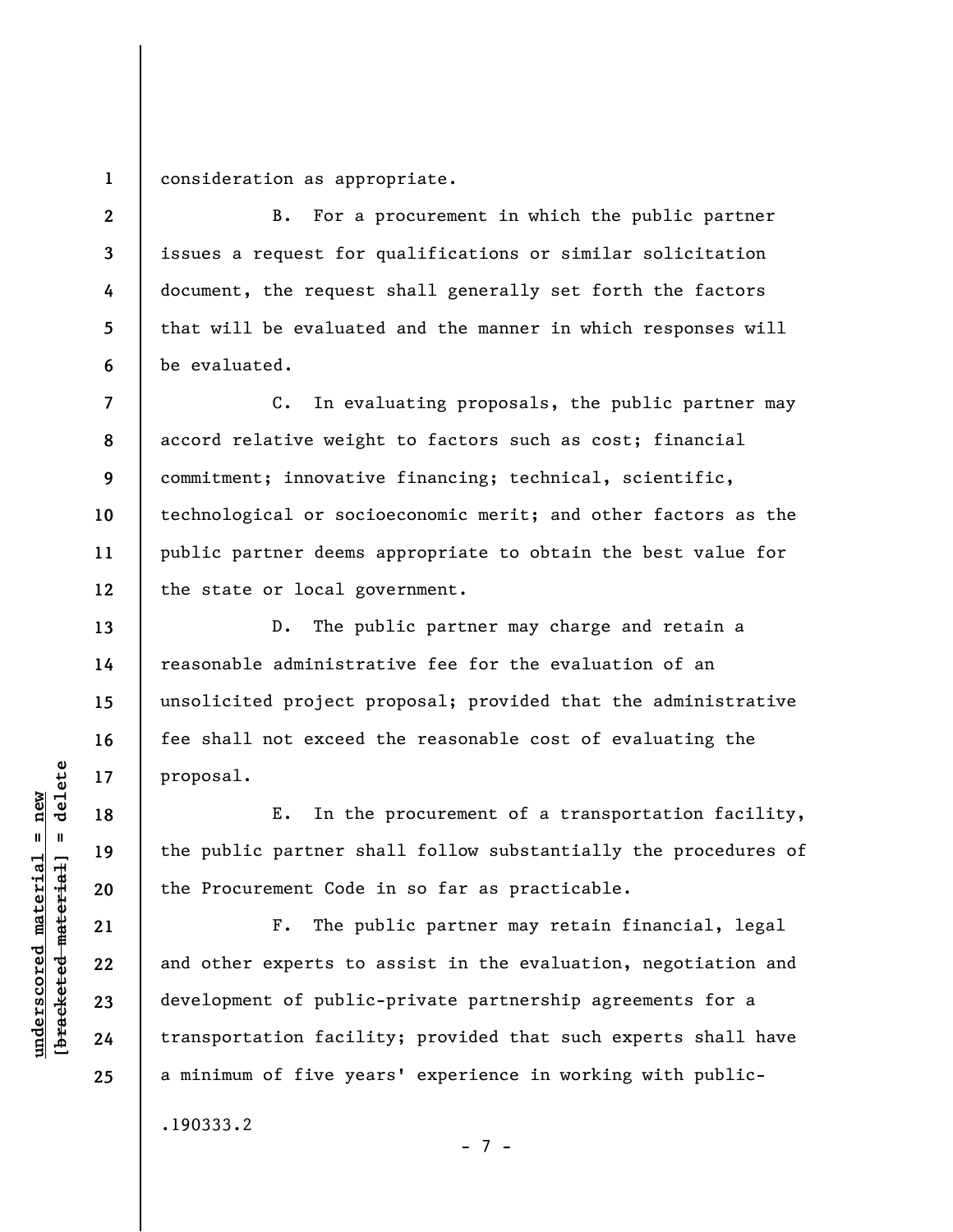private partnerships in their field of expertise.

G. If contractor insurance is required for services procured pursuant to this section, the insurance shall be placed with an insurer authorized to transact insurance in New Mexico or a surplus lines insurer approved by the insurance division of the public regulation commission or its successor agency.

**8 9 10**  H. Before the public partner begins the process for procuring a transportation facility, the public partner shall hold at least one public hearing.

**SECTION 6.** [NEW MATERIAL] CONFIDENTIALITY AND PUBLIC DISCLOSURE.--

A. A solicited or unsolicited proposer shall identify those portions of a proposal or other submission that the proposer considers to be a trade secret or confidential commercial, financial or proprietary information. For trade secrets and confidential and proprietary information to be exempt from disclosure, the proposer must do all of the following:

(1) invoke exclusion on submission of the information or other materials for which protection is sought;

(2) identify with conspicuous labeling the data or other materials for which protection is sought;

(3) state the reasons why protection is necessary; and

.190333.2

- 8 -

 $b$ racketed material] = delete **[bracketed material] = delete**  $underscored material = new$ **underscored material = new**

**1** 

**2** 

**3** 

**4** 

**5** 

**6** 

**7** 

**11** 

**12** 

**13** 

**14** 

**15** 

**16** 

**17** 

**18** 

**19** 

**20** 

**21** 

**22** 

**23** 

**24**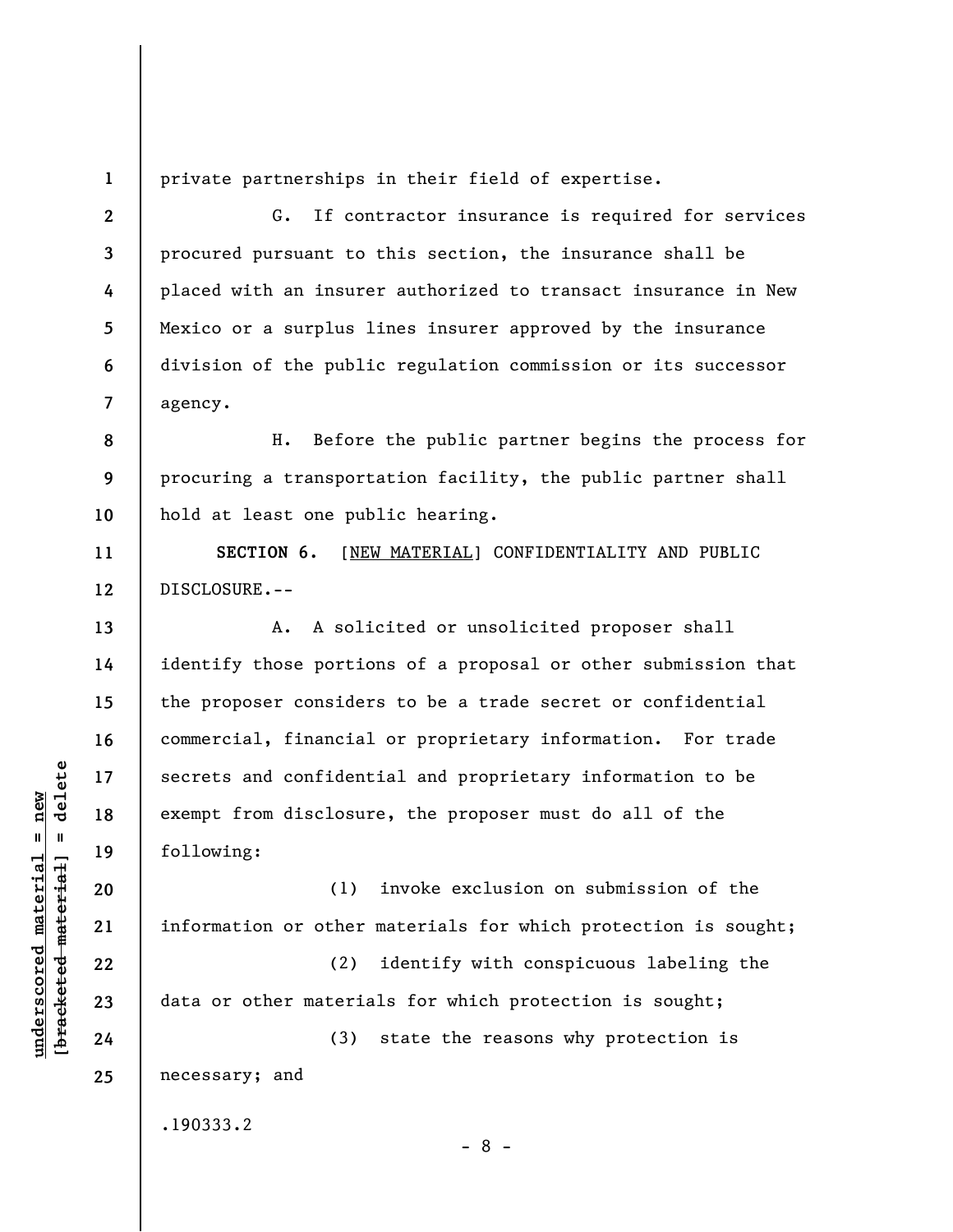(4) fully comply with any applicable state law with respect to information that the proposer contends should be exempt from disclosure.

**4 5 6 7 8 9 10 11 12 13 14 15 16 17 18 19 20 21 22 23 24**  B. Each request for proposals issued pursuant to the Transportation Public-Private Partnerships Act shall require the proposer to include with its proposal an executive summary covering the major elements of its proposal that do not address the proposer's price, financing plan or other confidential or proprietary information or trade secrets that the proposer intends to be exempt from disclosure. The executive summary shall be subject to release and disclosure to the public at any time. Notwithstanding other provisions of law, in order to maximize competition pursuant to that act, no part of a proposal other than the executive summary shall be subject to release or disclosure by the public partner before an award of the public-private partnership contract and the conclusion of any protest or other challenge to the award, absent an administrative or judicial order requiring release or disclosure. After the award of the contract and the conclusion of any protest or other challenge to the award, the Inspection of Public Records Act applies to any release of any part of the proposal. An unsolicited proposal shall contain a similar executive summary and be afforded the same protections as a requested proposal.

**SECTION 7.** [NEW MATERIAL] EVALUATION CRITERIA.--Before .190333.2

- 9 -

**25** 

**1** 

**2**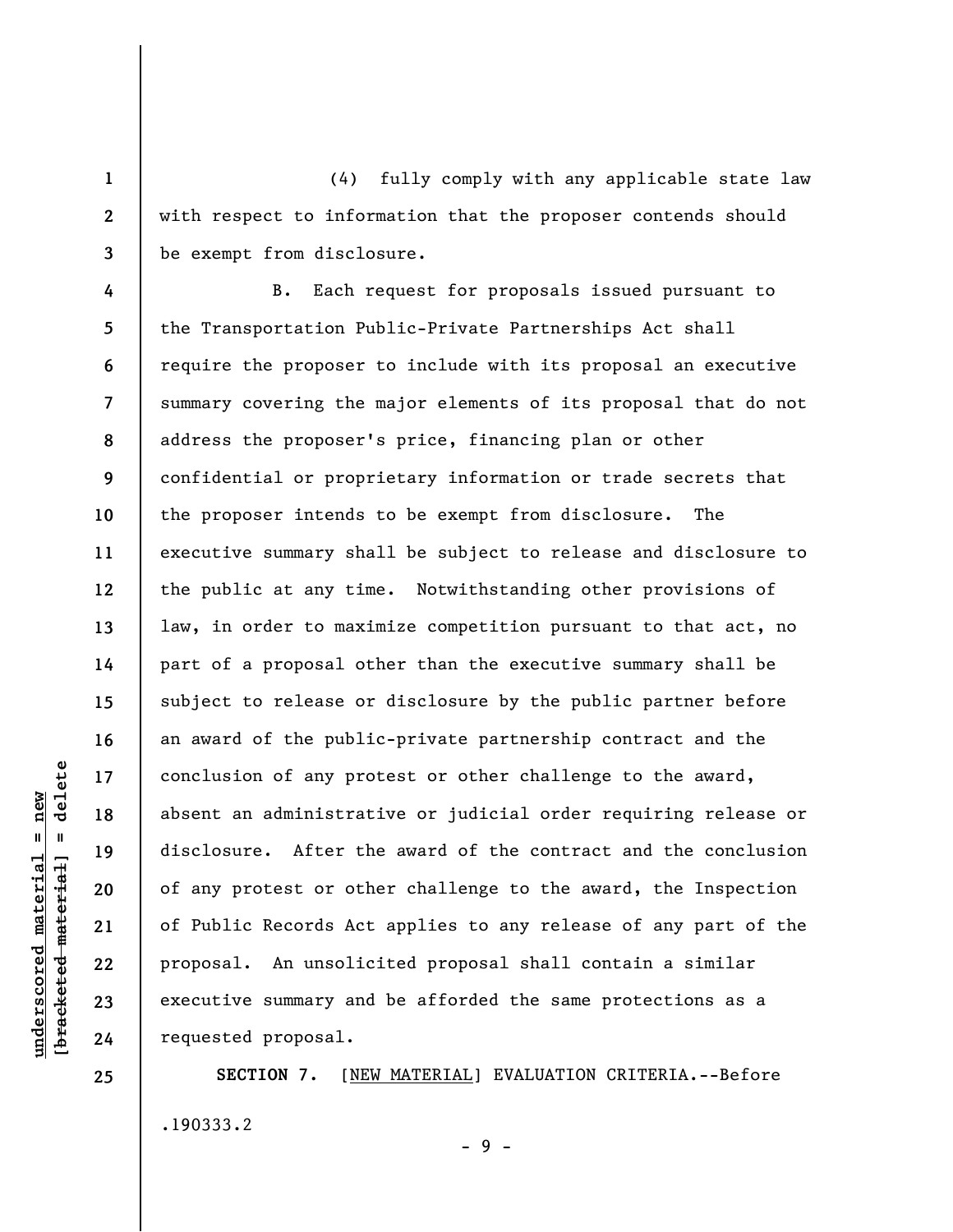**1 2**  entering into a public-private partnership, the public partner shall consider:

**3 4 5 6**  A. the ability of the transportation facility to improve transportation safety, reduce highway congestion, increase transportation capacity, promote economic growth or streamline services to the public;

**7 8**  B. the proposed cost and financial plan for the transportation facility;

**9 10**  C. the general reputation, qualifications, industry experience and financial capacity of the proposer;

**11 12**  D. the feasibility and proposed design and operation of the transportation facility;

**13 14**  E. comments from potential users, local citizens, affected jurisdictions and other interested persons;

F. benefits to the public;

G. the safety record of the proposer; and

H. other criteria that the public partner deems appropriate.

**SECTION 8.** [NEW MATERIAL] PUBLIC-PRIVATE PARTNERSHIP AGREEMENTS--PENALTIES.--

A. In a public-private partnership, the public partner may require the agreement to include provisions that:

(1) authorize the public partner or the private partner to establish and collect user fees, rents, advertising and sponsorship charges, service charges or other .190333.2

 $- 10 -$ 

 $\frac{1}{2}$  intereted material = delete **[bracketed material] = delete**  $anderscored material = new$ **underscored material = new**

**15** 

**16** 

**17** 

**18** 

**19** 

**20** 

**21** 

**22** 

**23** 

**24**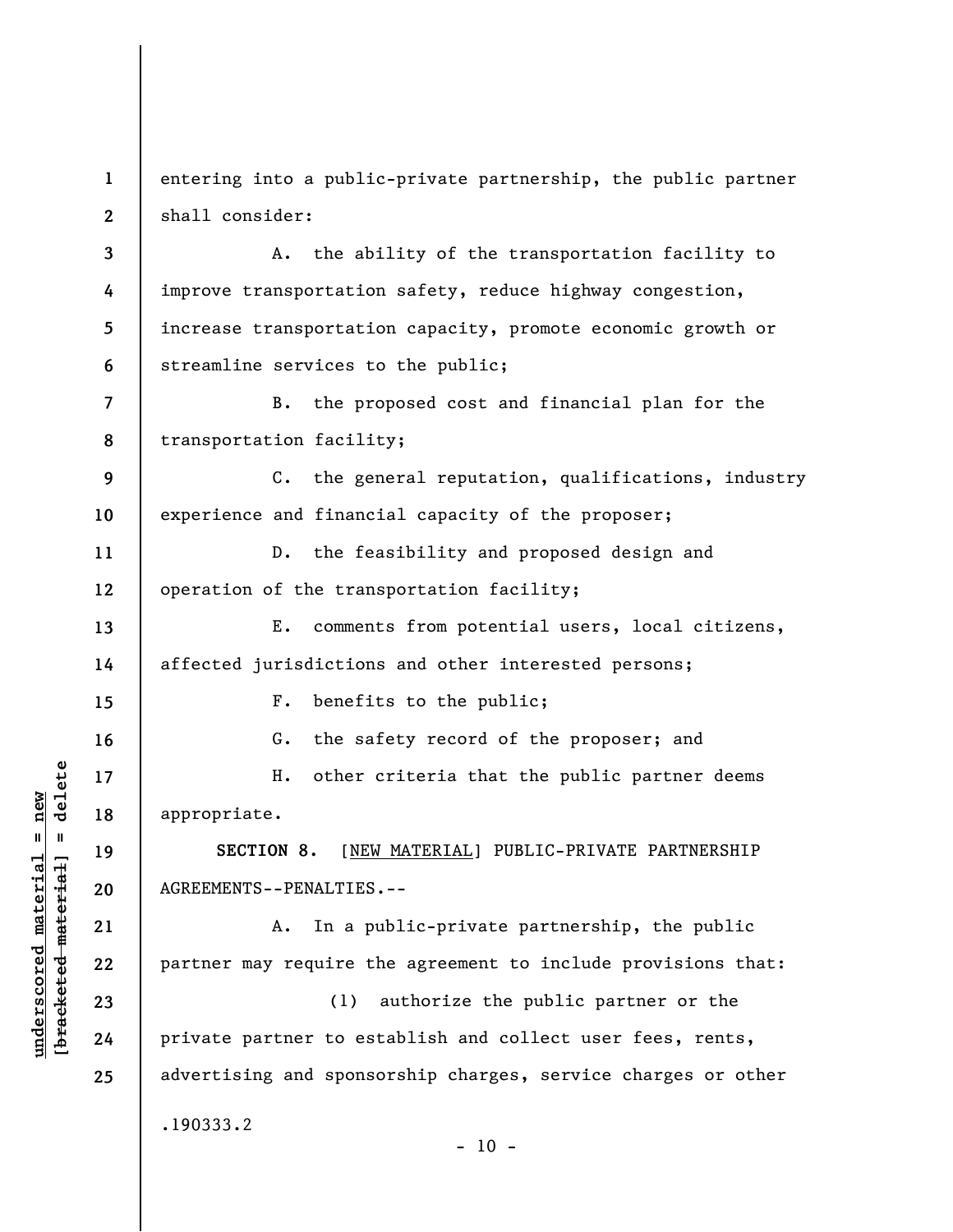**1 2 3 4 5 6 7 8 9 10 11 12 13 14 15 16 17 18 19 20 21 22 23 24 25**  charges allowed in the agreement, including provisions that: (a) specify how revenue will be collected, accounted for and audited; (b) establish circumstances under which the public partner may receive all or a share of revenue from such charges; and (c) govern enforcement of user fees, including provisions for the use of cameras or other mechanisms to ensure that users are identified and notified of fees owed and provisions that allow the private partner access to relevant public databases for enforcement purposes. Misuse of the data contained in the databases, including negligence in securing the data properly, shall result in a civil penalty of ten thousand dollars (\$10,000) for each violation; (2) if user fees and other charges are allowed, the agreement shall provide for a reasonable rate of return on the private partner's investment, including provisions such as the following: (a) the fees and charges may be collected directly by the private partner or a third party engaged by the private partner for that purpose; (b) a formula for the adjustment of user fees and other charges during the term of the public-private partnership; (c) for an agreement that does not .190333.2 - 11 -

**underscored material = new [bracketed material] = delete**

 $\frac{1}{2}$  intereted material = delete  $underscored material = new$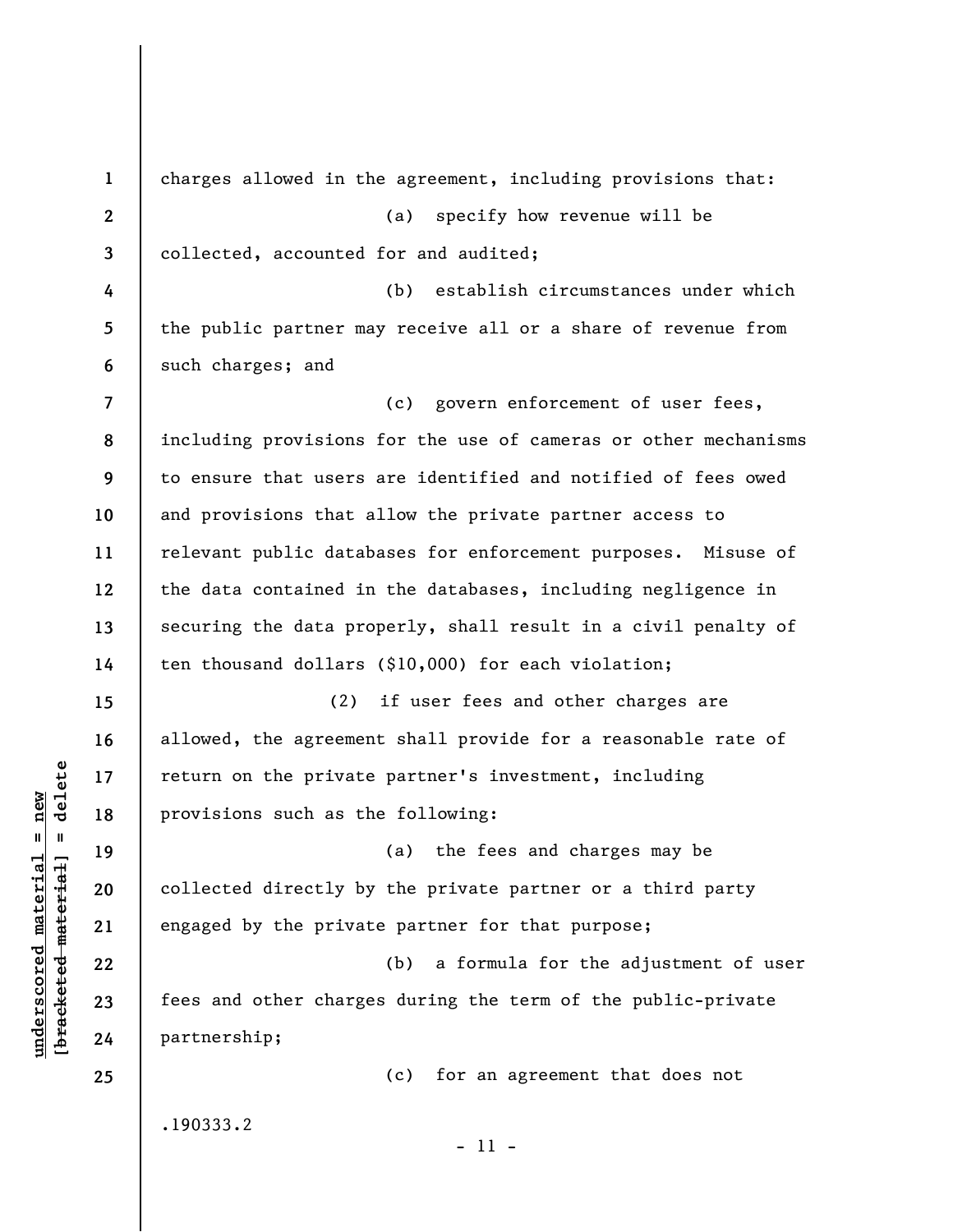**1 2 3 4 5 6 7 8 9 10 11 12 13 14 15 16 17 18 19 20 21 22 23 24 25**  include a formula described in Subparagraph (b) of this paragraph, provisions regulating the private partner's return on investment; (d) a maximum multiplier that may be applied to the difference between passenger and commercial vehicle user fees; (e) a variety of traffic management strategies, including general purpose toll lanes; highoccupancy vehicle lanes where single- or low-occupancy vehicles may use high-occupancy vehicle lanes by paying a toll; or lanes or facilities in which the tolls may vary during the course of the day or week or according to levels of congestion anticipated or experienced; or (f) other strategies that the public partner determines are appropriate; (3) allow for payments to be made by the public partner to the private partner, including availability payments or performance-based payments; (4) allow the public partner to accept payments and share revenue with the private partner; (5) address how the public and private partners will share management of the risks of the transportation facility project; (6) specify how the public and private partners will share the costs of development of the .190333.2  $- 12 -$ 

**underscored material = new [bracketed material] = delete**

 $\frac{1}{2}$  intereted material = delete  $underscored material = new$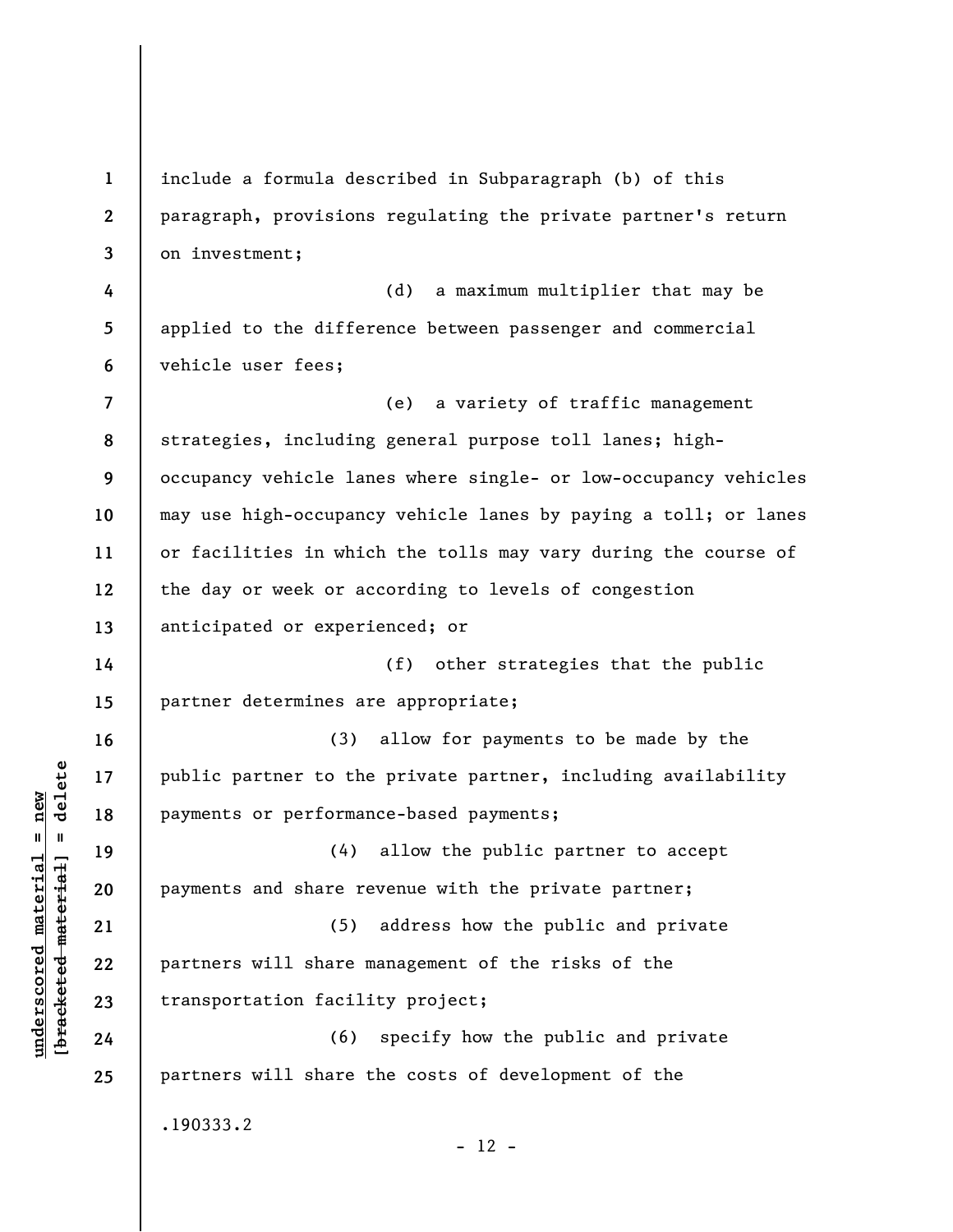**1 2 3 4 5 6 7 8 9 10 11 12 13 14 15 16 17 18 19 20 21 22 23 24 25**  transportation facility project; (7) allocate financial responsibility for cost overruns; (8) establish the damages to be assessed for nonperformance; (9) establish performance criteria or incentives, or both; (10) address the acquisition of rights of way and other property interests that may be required, including provisions that address the exercise of eminent domain; provided, however, that the state shall not relinquish its power of eminent domain to any private partner; (11) establish recordkeeping, accounting and auditing standards to be used for the project; (12) for a transportation facility that reverts to public ownership, address responsibility for reconstruction or renovations that are required so that the transportation facility meets all applicable government standards on reversion of the transportation facility to the state; (13) provide for responsibilities for patrolling and law enforcement on transportation facilities; (14) identify public partner specifications that must be satisfied, including provisions allowing the private partner to request and receive authorization to deviate .190333.2  $- 13 -$ 

 $\frac{1}{2}$  intereted material = delete **[bracketed material] = delete**  $underscored material = new$ **underscored material = new**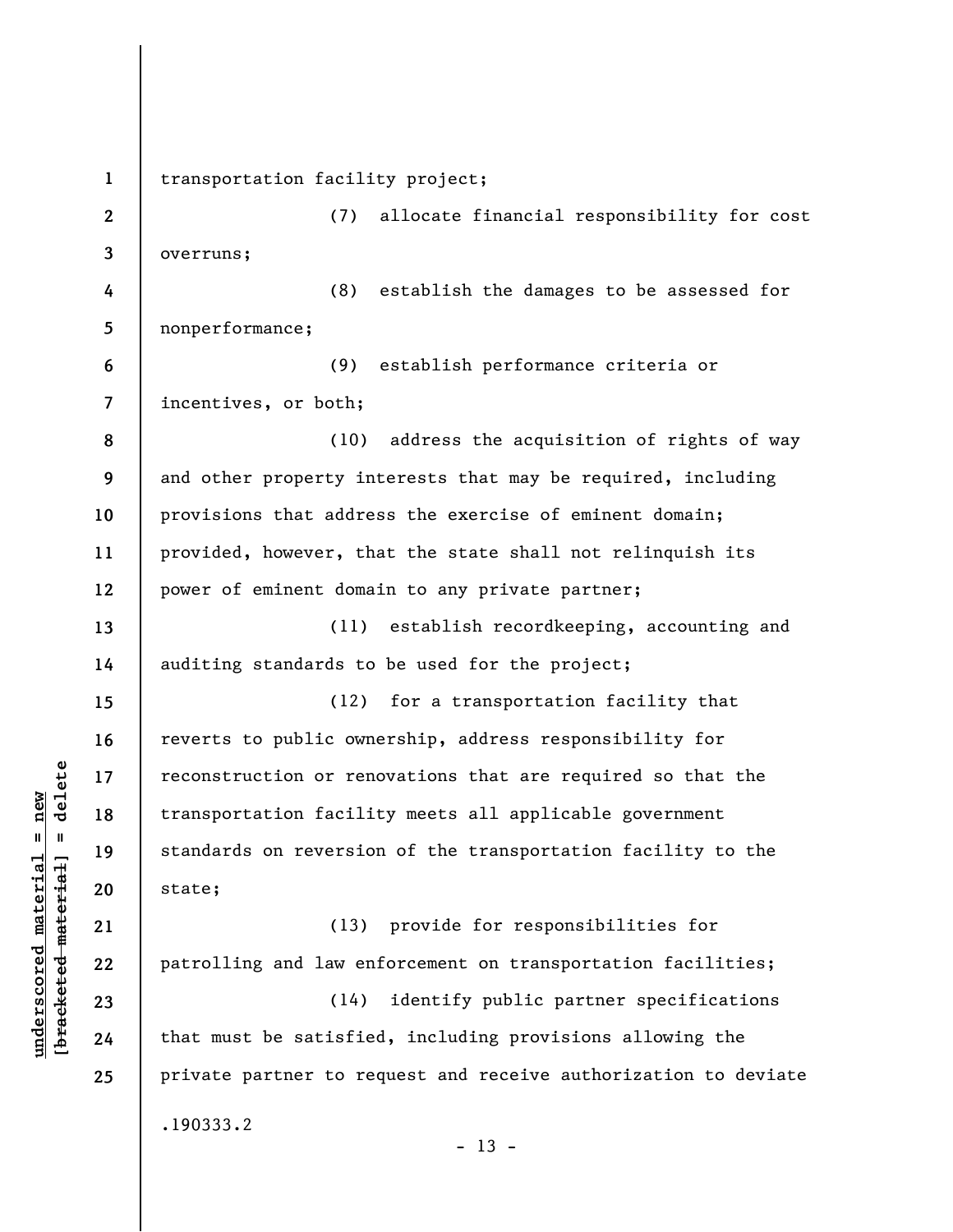from the specifications on a showing satisfactory to the public partner that the deviation is necessary;

**3 4 5 6 7 8 9 10**  (15) require a private partner to provide performance and payment bonds, parent company guarantees, letters of credit or other acceptable forms of security or a combination of any of these, the penal sum or amount of which may be less than one hundred percent of the value of the contract involved based on the public partner's determination of what is required to adequately protect the public partner, made on a facility-by-facility basis;

(16) specify remedies available to the parties and dispute resolution procedures to be followed; and

(17) allow the public or private partner to acquire real property that is needed for and related to transportation facilities, including acquisition by exchange of other real property that is owned by the state, a local government or the federal government.

B. The public-private partnership agreement shall include a clear statement concerning which partner will own real property pertaining to the transportation facility and if or when ownership will revert to the public partner.

C. The term of agreements entered into pursuant to the Transportation Public-Private Partnerships Act may be for a term not to exceed twenty-five years, and such agreements may be extended for additional terms.

 $- 14 -$ 

.190333.2

 $\frac{1}{2}$  of  $\frac{1}{2}$  and  $\frac{1}{2}$  and  $\frac{1}{2}$  and  $\frac{1}{2}$  and  $\frac{1}{2}$  and  $\frac{1}{2}$  and  $\frac{1}{2}$  and  $\frac{1}{2}$  and  $\frac{1}{2}$  and  $\frac{1}{2}$  and  $\frac{1}{2}$  and  $\frac{1}{2}$  and  $\frac{1}{2}$  and  $\frac{1}{2}$  and  $\frac{1}{2}$  an **[bracketed material] = delete**  $anderscored material = new$ **underscored material = new**

**1** 

**2** 

**11** 

**12** 

**13** 

**14** 

**15** 

**16** 

**17** 

**18** 

**19** 

**20** 

**21** 

**22** 

**23** 

**24**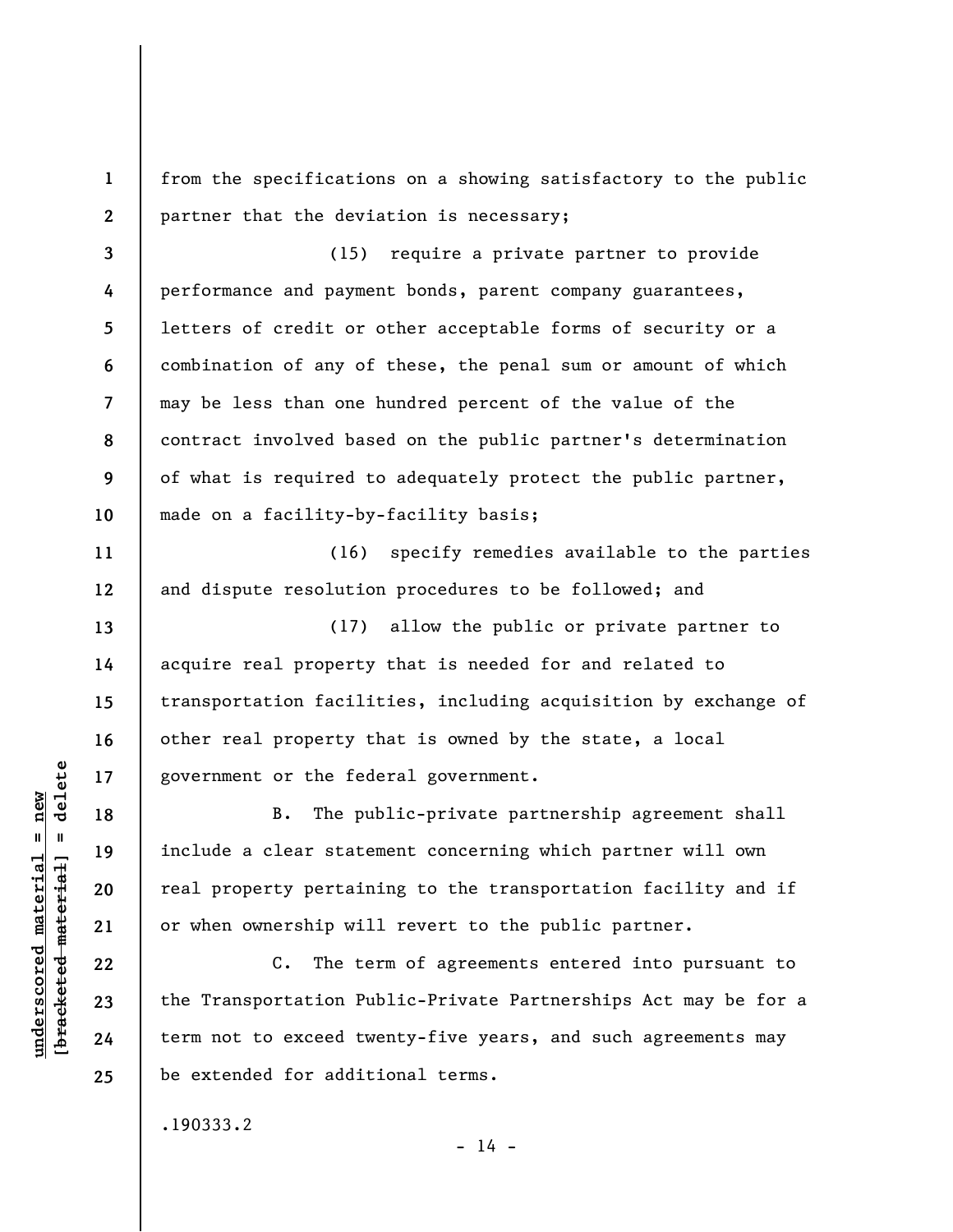**1 2 3 4 5 6 7 8 9 10 11 12 13 14 15**  D. The public-private partnership agreement shall contain a provision by which the private partner expressly agrees that it is prohibited from seeking injunctive or other equitable relief to delay, prevent or otherwise hinder the public partner or any jurisdiction from developing, constructing or maintaining a facility that was planned and that would or might affect the revenue that the private partner would or might derive from the transportation facility developed under an agreement pursuant to the Transportation Public-Private Partnerships Act, except that the agreement may provide for reasonable compensation to the private partner for the adverse effect on toll revenues or other user fee revenues resulting from development, construction and maintenance of an unplanned facility that affects the transportation facility's revenue.

E. The public-private partnership agreement shall provide that the state board of finance must approve the assignment, transfer or sale of assets or other investment in a transportation facility.

**SECTION 9.** [NEW MATERIAL] USER FEES AT END OF AGREEMENT PERIOD.--The public partner may continue or cease collection of user fees after the end of the term of the agreement.

**SECTION 10.** [NEW MATERIAL] FUNDING AND FINANCING.--

A. Any lawful source of funding may be used for the development or operation of a transportation facility pursuant

 $- 15 -$ 

.190333.2

 $\frac{1}{2}$  intereted material = delete **[bracketed material] = delete**  $underscored material = new$ **underscored material = new**

**16** 

**17** 

**18** 

**19** 

**20** 

**21** 

**22** 

**23** 

**24**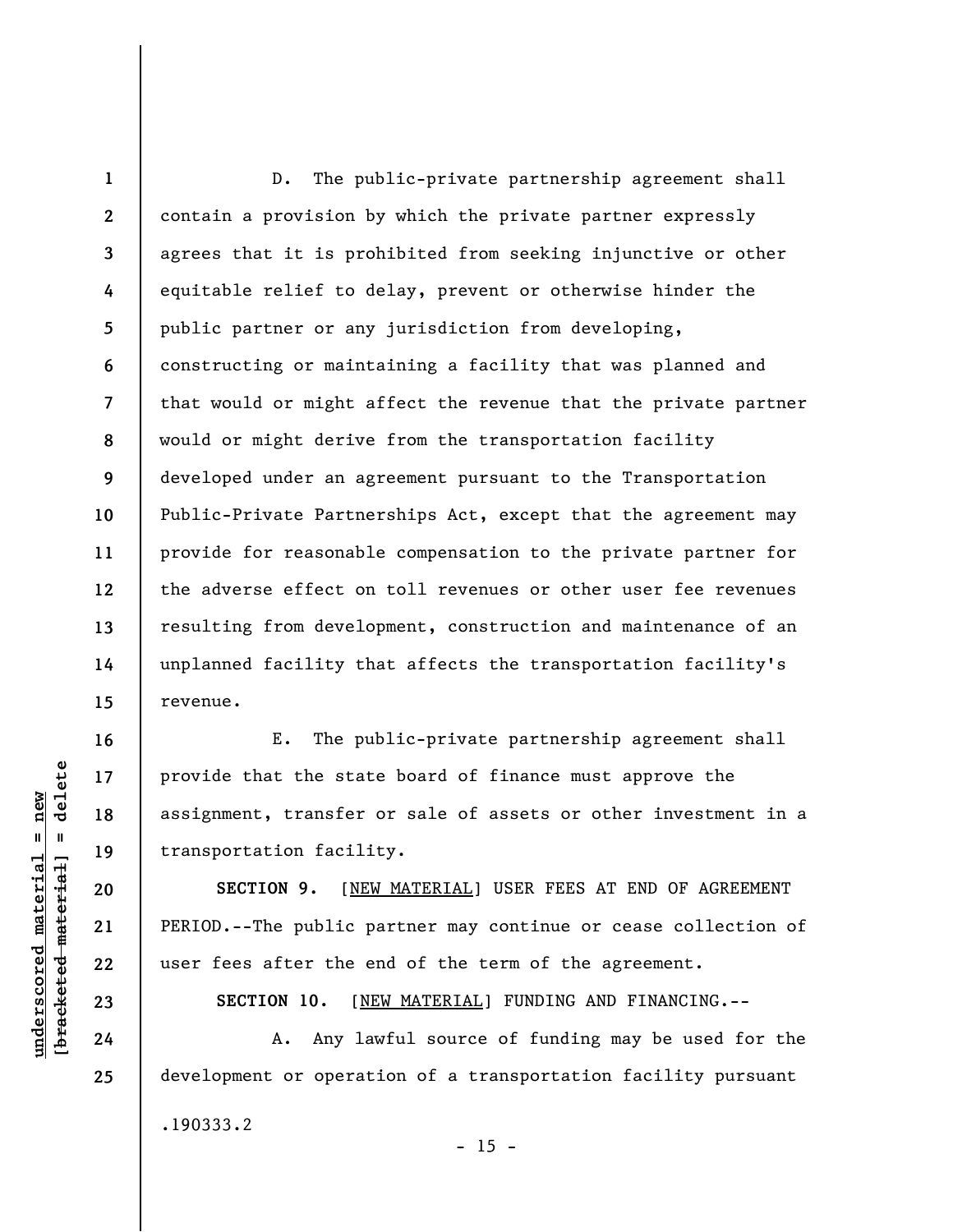**1 2 3 4 5 6 7 8 9 10 11 12 13 14 15 16 17 18 19 20 21 22 23 24 25**  to the Transportation Public-Private Partnerships Act, including: (1) proceeds of grant anticipation revenue bonds, private activity bonds, revenue bonds or other bonds allowed by federal or state law; (2) grants, loans, loan guarantees, lines of credit, revolving lines of credit or other arrangements as allowed by federal or state law; (3) other federal, state or local revenues; (4) user fees, lease payments, availability payments, gross or net receipts from sales, proceeds from the sale of development rights, franchise charges, permit charges, advertising and sponsorship charges, service charges or any other lawful form of consideration; and (5) other forms of public and private capital that are available. B. As security for the payment of financing described in this section, the revenues from the transportation facility may be pledged, but no pledge of revenues constitutes in any manner or to any extent a general obligation of the state or local government. Financing may be structured on a senior, parity or subordinate basis to any other financing. C. The public partner may issue toll revenue bonds or other revenue bonds or notes to provide money for a transportation facility pursuant to the Transportation Public- .190333.2

 $- 16 -$ 

 $\frac{1}{2}$  of  $\frac{1}{2}$  and  $\frac{1}{2}$  and  $\frac{1}{2}$  and  $\frac{1}{2}$  and  $\frac{1}{2}$  and  $\frac{1}{2}$  and  $\frac{1}{2}$  and  $\frac{1}{2}$  and  $\frac{1}{2}$  and  $\frac{1}{2}$  and  $\frac{1}{2}$  and  $\frac{1}{2}$  and  $\frac{1}{2}$  and  $\frac{1}{2}$  and  $\frac{1}{2}$  an **[bracketed material] = delete**  $underscored material = new$ **underscored material = new**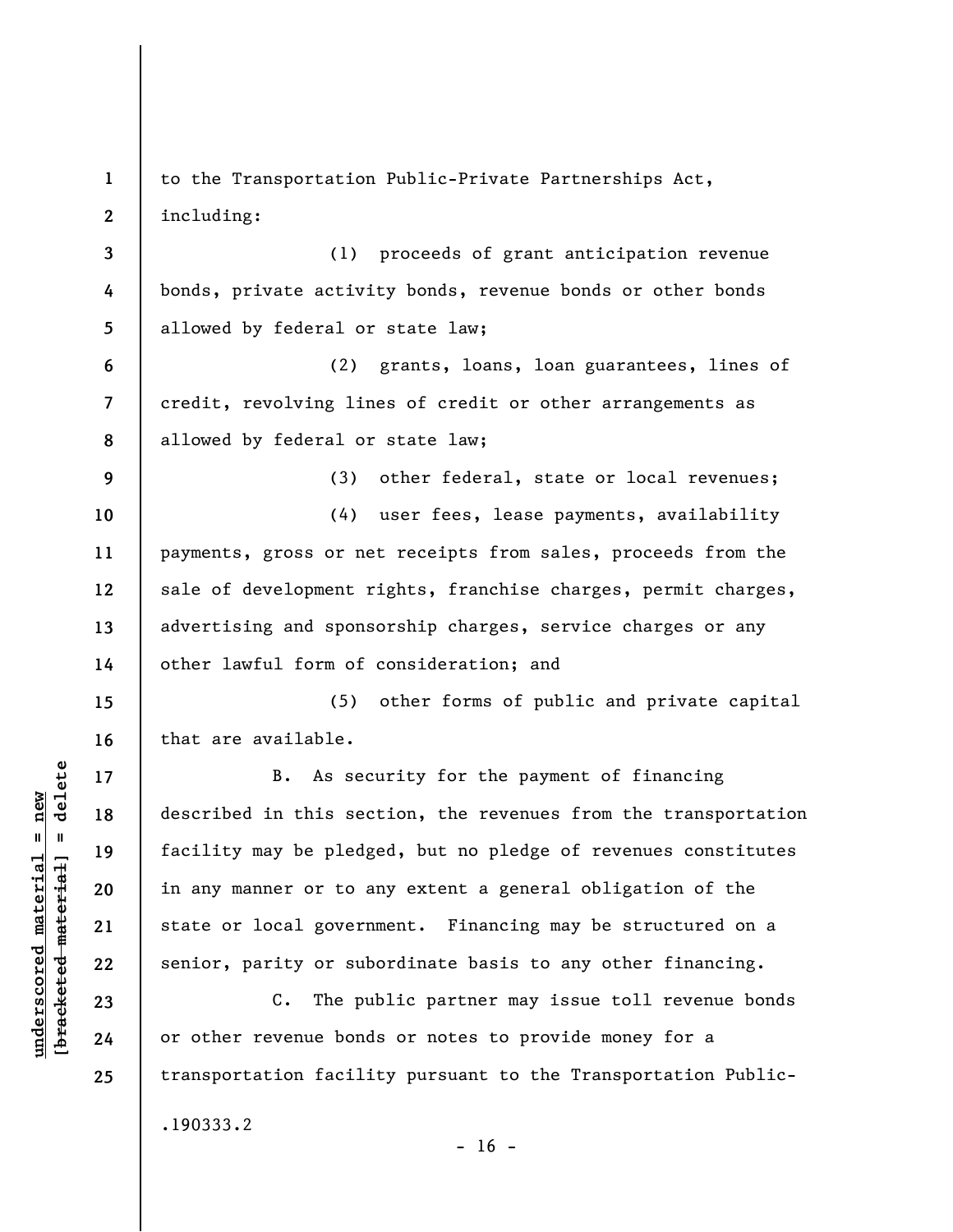**1**  Private Partnerships Act.

**2 3 4 5 6 7 8 9 10 11 12**  D. The public partner may accept money from the United States or any of its agencies to carry out the provisions of the Transportation Public-Private Partnerships Act, whether the money is made available by grant, loan or other financing arrangement. The public partner assents to any federal requirements, conditions or terms of any federal funding accepted by the public partner pursuant to this subsection. The public partner may enter into agreements or other arrangements with the United States or any of its agencies as may be necessary to carry out the provisions of that act.

E. The public partner may accept from any source any grant, donation, gift, conveyance of land, other real or personal property or other thing of value made to the public partner.

F. A transportation facility may be funded in whole or in part by contributions of money or property made by a private person or the state or any agency, institution, instrumentality or political subdivision of the state.

G. Federal, state and local money may be combined with private sector money for transportation facility purposes as allowed by law or by grant, gift or donation provisions.

H. Revenue bonds issued pursuant to Section 12 of the Transportation Public-Private Partnerships Act are not .190333.2

- 17 -

 $\frac{1}{2}$  of  $\frac{1}{2}$  and  $\frac{1}{2}$  and  $\frac{1}{2}$  and  $\frac{1}{2}$  and  $\frac{1}{2}$  and  $\frac{1}{2}$  and  $\frac{1}{2}$  and  $\frac{1}{2}$  and  $\frac{1}{2}$  and  $\frac{1}{2}$  and  $\frac{1}{2}$  and  $\frac{1}{2}$  and  $\frac{1}{2}$  and  $\frac{1}{2}$  and  $\frac{1}{2}$  an **[bracketed material] = delete**  $underscored material = new$ **underscored material = new**

**13** 

**14** 

**15** 

**16** 

**17** 

**18** 

**19** 

**20** 

**21** 

**22** 

**23** 

**24**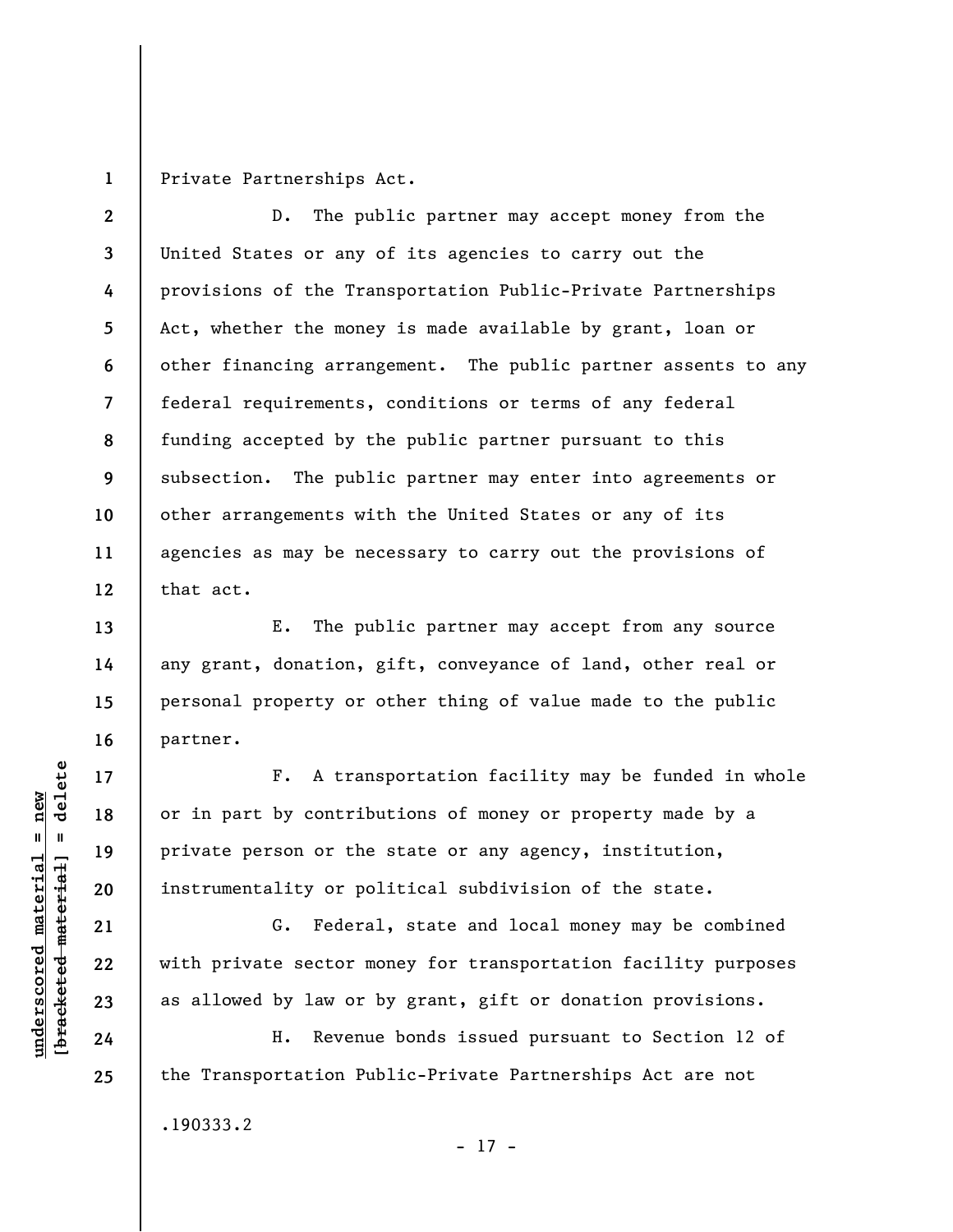general obligations of this state and are not secured by or payable from any money or assets of the state other than the money and revenues specifically pledged to the repayment of the revenue bonds.

**5 6 7 8 9 10 11 12 SECTION 11.** [NEW MATERIAL] EMINENT DOMAIN.--The state may exercise the power of eminent domain to acquire property, rights of way or other rights in property that are necessary to develop, operate or hold a transportation facility pursuant to the Transportation Public-Private Partnerships Act, even if the property will be leased to the private partner to use, lease or operate for its business purposes in connection with the public-private partnership.

**SECTION 12.** [NEW MATERIAL] REVENUE BONDS--AUTHORITY TO ISSUE.--

A. A public partner may issue revenue bonds on its own behalf or on behalf of a private partner for transportation facilities. Revenue bonds so issued by the department may be considered appropriate investments for the severance tax permanent fund or collateral for the deposit of public funds if the bonds are rated not less than "A" by a national rating service and both the principal and interest of the bonds are fully and unconditionally guaranteed by a lease agreement executed by an agency of the United States government or by a corporation organized and operating within the United States, that corporation or the long-term debt of that corporation

- 18 -

**1** 

**2** 

**3** 

**4** 

**13** 

**14** 

**15** 

**16** 

**17** 

**18** 

**19** 

**20** 

**21** 

**22** 

**23** 

**24** 

**25** 

.190333.2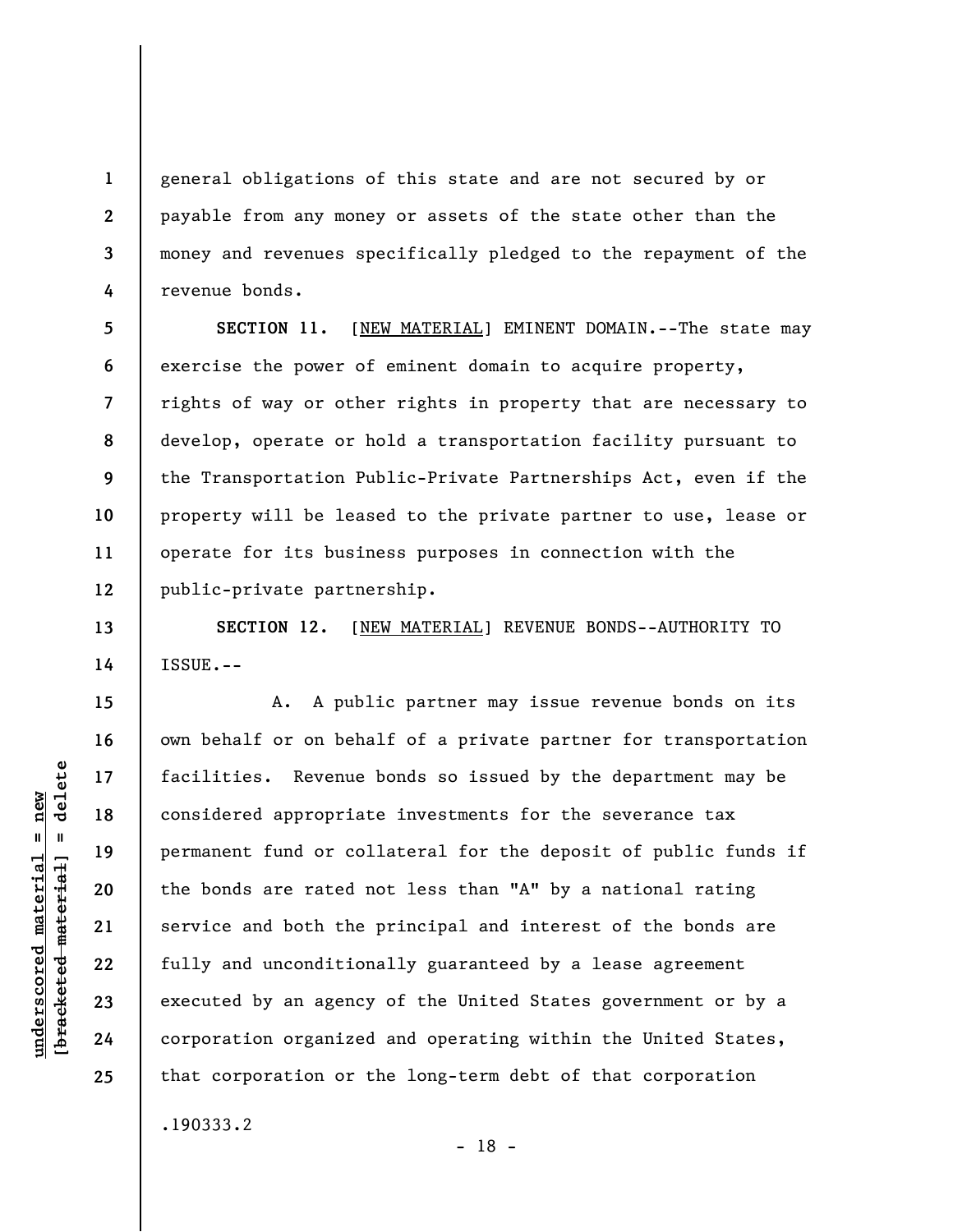**1 2 3 4**  being rated not less than "A" by a national rating service. All bonds issued by a public partner are legal and authorized investments for banks, trust companies, savings and loan associations and insurance companies.

**5 6 7 8**  B. The public partner may pay from the bond proceeds all expenses, premiums and commissions that the public partner deems necessary or advantageous in connection with the authorization, sale and issuance of the bonds.

C. Revenue bonds:

(1) may have interest or appreciated principal value or any part of interest or appreciated principal value payable at intervals determined by the public partner;

(2) may be subject to prior redemption or mandatory redemption at the public partner's option at the time and upon such terms and conditions with or without the payment of a premium as may be provided by resolution of the public partner;

(3) may mature at any time not exceeding twenty-five years after the date of issuance;

(4) may be serial in form and maturity; may consist of one or more bonds payable at one time or in installments; or may be in such other form as determined by the public partner;

(5) may be in registered or bearer form or in book-entry form through facilities of a securities depository .190333.2 - 19 -

 $\frac{1}{2}$  intereted material = delete **[bracketed material] = delete**  $underscored material = new$ **underscored material = new**

**9** 

**10** 

**11** 

**12** 

**13** 

**14** 

**15** 

**16** 

**17** 

**18** 

**19** 

**20** 

**21** 

**22** 

**23** 

**24**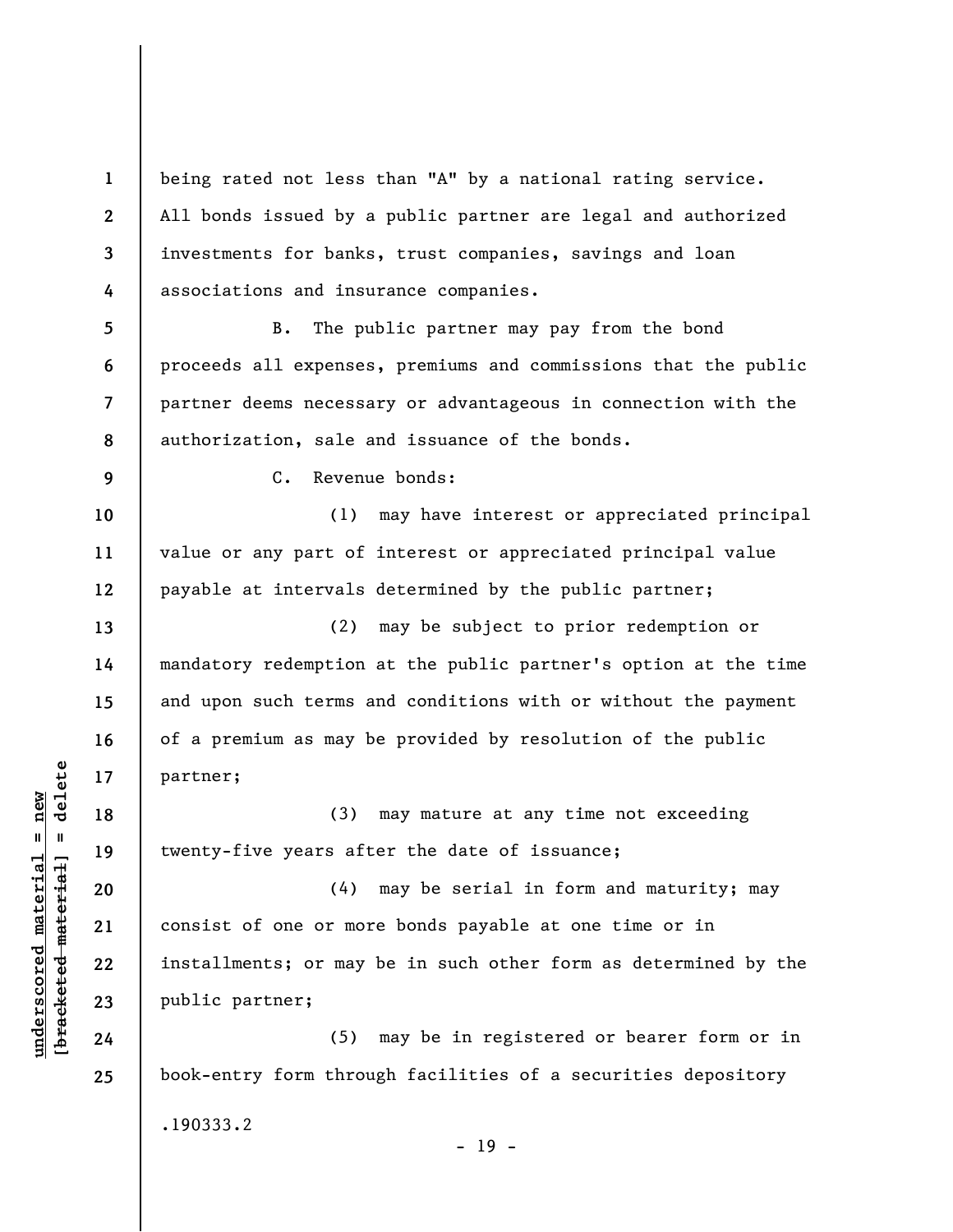**1 2** 

**3** 

**4** 

**12** 

**13** 

**14** 

**15** 

**16** 

**17** 

**18** 

**19** 

**20** 

**21** 

**22** 

**23** 

**24** 

**25** 

either as to principal or interest or both;

(6) shall be sold for cash at, above or below par and at a price that results in a net effective interest rate that conforms to the Public Securities Act; and

**5 6**  (7) may be sold at a public or negotiated sale.

**7 8 9 10 11**  D. Subject to the approval of the state board of finance, the public partner may enter into other financial arrangements if it determines that the arrangements will assist the public partner to carry out its duties pursuant to the Transportation Public-Private Partnerships Act.

SECTION 13. [NEW MATERIAL] BONDS SECURED BY TRUST INDENTURE.--The bonds issued by the public partner may be secured by a trust indenture between the public partner and a corporate trustee that may be either a bank having trust powers or a trust company. The trust indenture may contain reasonable provisions for protecting and enforcing the rights and remedies of bondholders, including covenants setting forth the duties of the public partner in relation to the exercise of its powers and the custody, use and investment of the project revenues or other funds. The public partner may provide in a trust indenture for the payment of the proceeds of the bonds and the project revenue to the trustee under the trust indenture or other depository for disbursement with any safeguards the public partner determines are necessary.

.190333.2

**underscored material = new [bracketed material] = delete**

 $\frac{1}{2}$  of  $\frac{1}{2}$  and  $\frac{1}{2}$  and  $\frac{1}{2}$  and  $\frac{1}{2}$  and  $\frac{1}{2}$  and  $\frac{1}{2}$  and  $\frac{1}{2}$  and  $\frac{1}{2}$  and  $\frac{1}{2}$  and  $\frac{1}{2}$  and  $\frac{1}{2}$  and  $\frac{1}{2}$  and  $\frac{1}{2}$  and  $\frac{1}{2}$  and  $\frac{1}{2}$  an  $underscored material = new$ 

 $- 20 -$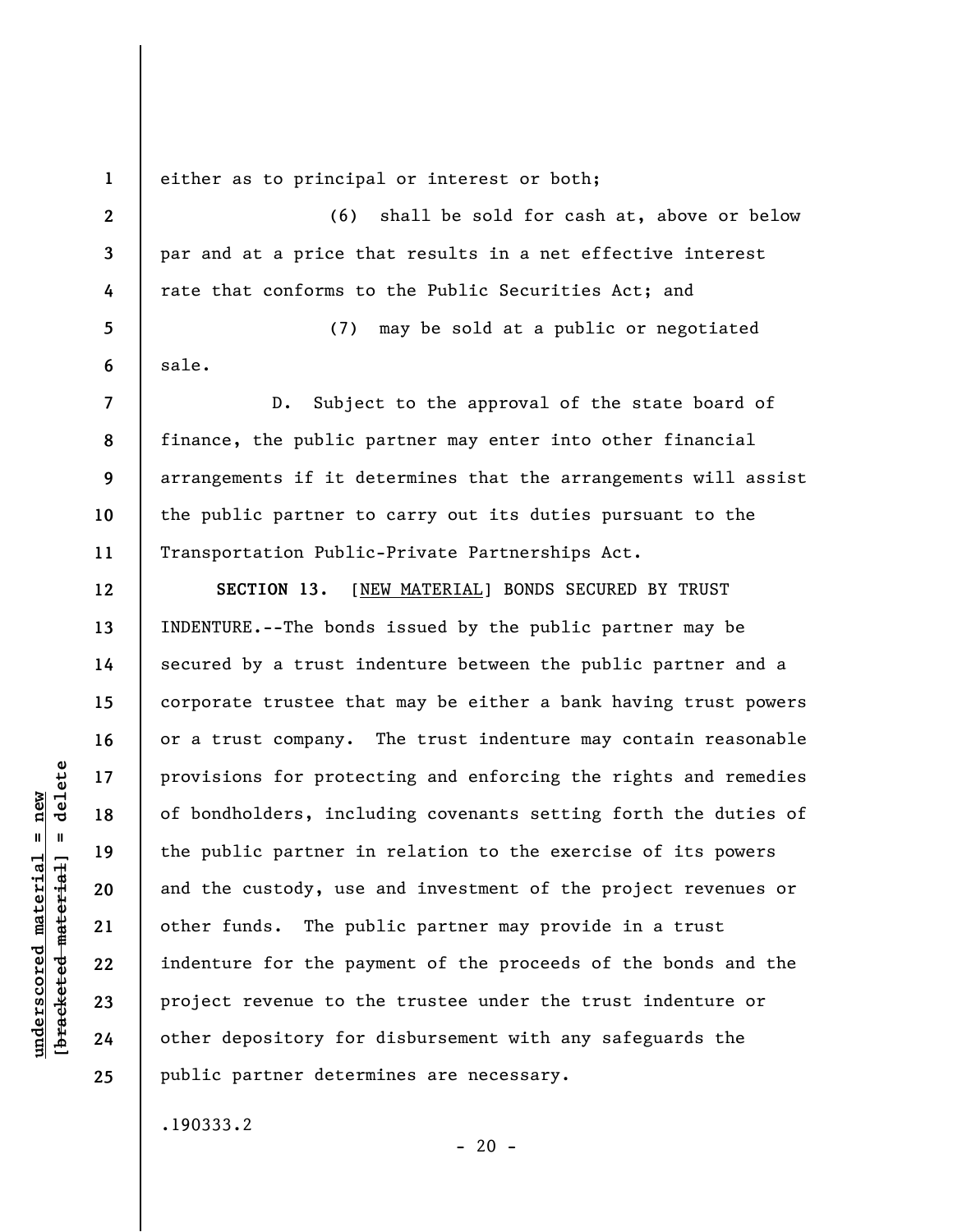**1 2 3 4 5 6 7 8 9 10 11 12 13 14 15 16 17 18 19 20 21 22 23 SECTION 14.** [NEW MATERIAL] REVENUE BONDS--LIMITATIONS-- AUTHORIZATION--AUTHENTICATION.-- A. Revenue bonds or refunding bonds issued pursuant to the Transportation Public-Private Partnerships Act are: (1) not general obligations of the state or any local government; and (2) payable only from properly pledged revenues, and each bond shall state that it is payable solely from the properly pledged revenues and that the bondholders may not look to any other fund for the payment of the interest and principal of the bond. B. Revenue or refunding bonds may be authorized by resolution of the public partner, which resolution shall be approved by the state board of finance. C. The bonds shall be executed by the public partner and may be authenticated by any public or private transfer agent or registrar, or its successor, named or otherwise designated by the public partner. Bonds may be executed as provided under the Uniform Facsimile Signature of Public Officials Act, and the coupons, if any, shall bear the facsimile signature of the appropriate official of the public partner. **SECTION 15.** [NEW MATERIAL] SECURITY FOR BONDS.--The

principal of and interest on any bonds issued pursuant to the provisions of the Transportation Public-Private Partnerships

 $-21 -$ 

.190333.2

 $\frac{1}{2}$  of  $\frac{1}{2}$  and  $\frac{1}{2}$  and  $\frac{1}{2}$  and  $\frac{1}{2}$  and  $\frac{1}{2}$  and  $\frac{1}{2}$  and  $\frac{1}{2}$  and  $\frac{1}{2}$  and  $\frac{1}{2}$  and  $\frac{1}{2}$  and  $\frac{1}{2}$  and  $\frac{1}{2}$  and  $\frac{1}{2}$  and  $\frac{1}{2}$  and  $\frac{1}{2}$  an **[bracketed material] = delete**  $underscored material = new$ **underscored material = new**

**24**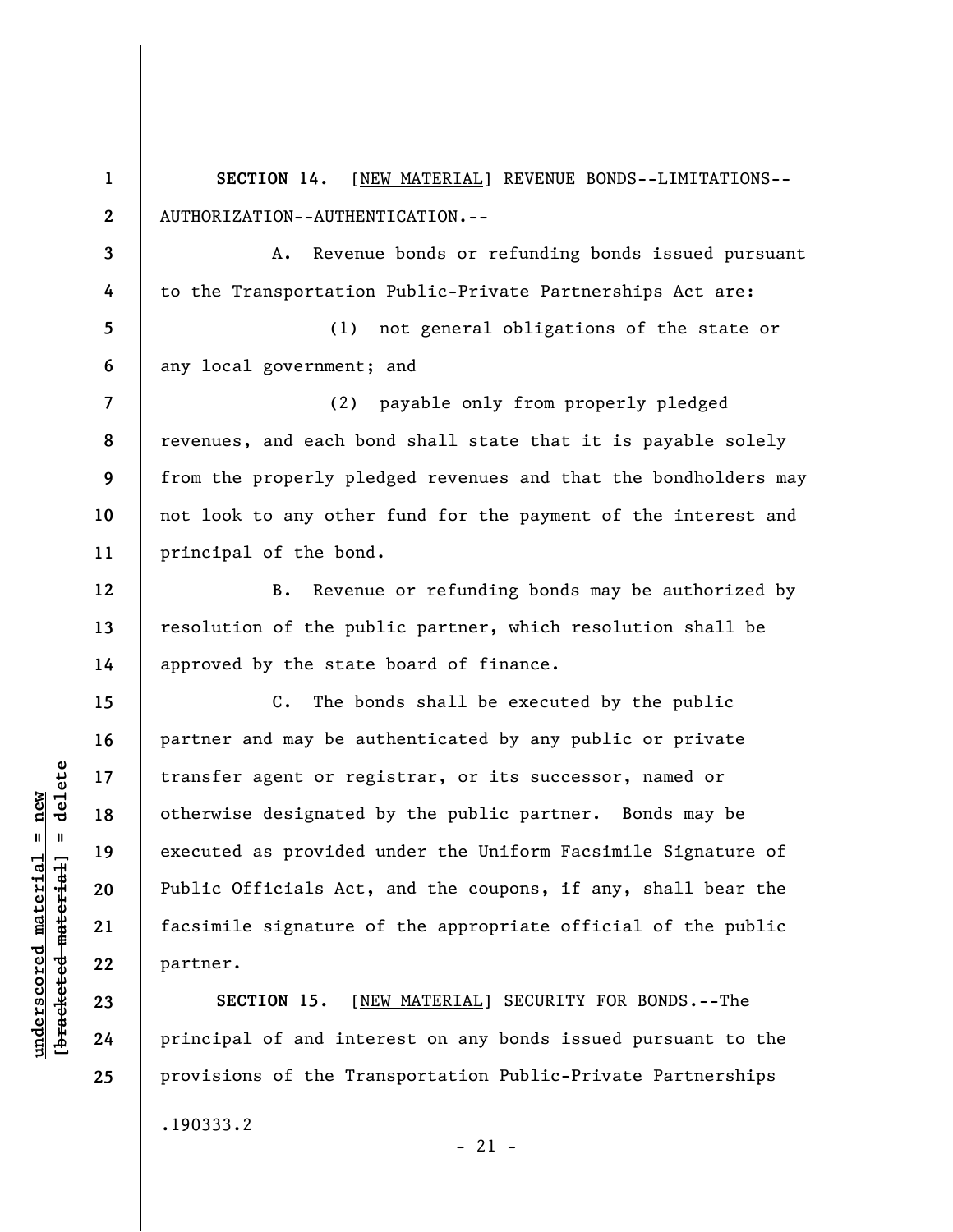**1 2 3 4 5 6 7 8 9 10 11**  Act shall be secured by a pledge of the revenues out of which the bonds shall be made payable; may be secured by a mortgage, deed of trust note or other certificate of indebtedness covering all or part of the transportation facility from which the revenues so pledged may be derived; and may be secured by a pledge of any lease or installment sale agreement or other fees or revenues with respect to the transportation facility. The resolution of the public partner under which bonds are authorized to be issued may contain any agreement and provisions customarily contained in instruments securing bonds, notes or certificates of indebtedness, including:

A. provisions respecting the fixing and collection of all revenues from any transportation facility covered by the proceedings or mortgage;

B. the terms to be incorporated in any lease or installment sale agreement with respect to the transportation facility;

C. the maintenance and insurance of the transportation facility; and

D. the creation and maintenance of special funds from the revenues with respect to the transportation facility and the rights and remedies available in the event of default to the bondholders, all as the public partner deems advisable and not in conflict with the provisions of the Transportation Public-Private Partnerships Act. In making the agreements or .190333.2

 $\frac{1}{2}$  of  $\frac{1}{2}$  and  $\frac{1}{2}$  and  $\frac{1}{2}$  and  $\frac{1}{2}$  and  $\frac{1}{2}$  and  $\frac{1}{2}$  and  $\frac{1}{2}$  and  $\frac{1}{2}$  and  $\frac{1}{2}$  and  $\frac{1}{2}$  and  $\frac{1}{2}$  and  $\frac{1}{2}$  and  $\frac{1}{2}$  and  $\frac{1}{2}$  and  $\frac{1}{2}$  an **[bracketed material] = delete**  $underscored material = new$ **underscored material = new**

**12** 

**13** 

**14** 

**15** 

**16** 

**17** 

**18** 

**19** 

**20** 

**21** 

**22** 

**23** 

**24** 

**25** 

 $- 22 -$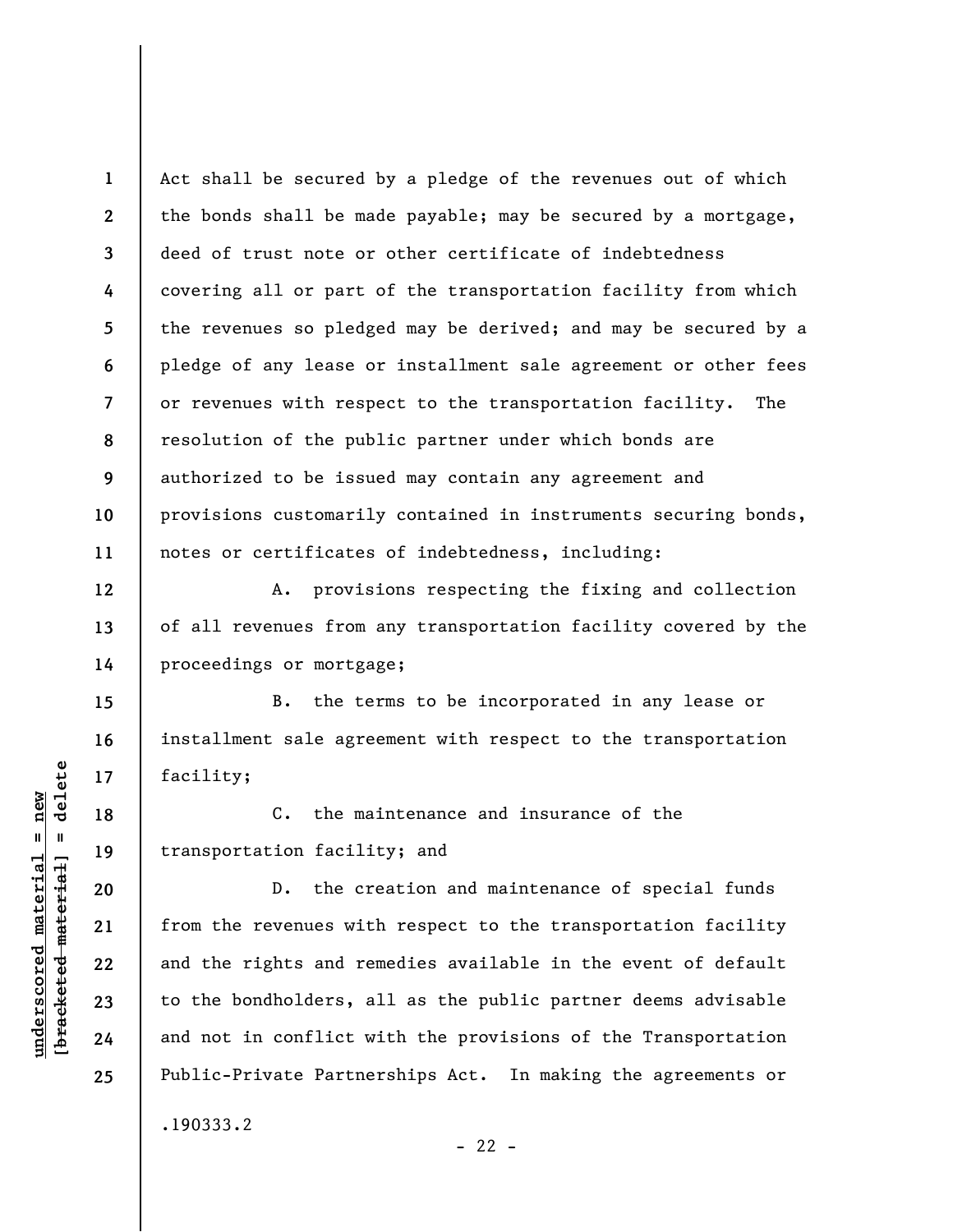**1 2 3 4 5 6 7 8 9 10 11 12 13 14 15**  provisions, the public partner shall not have the power to obligate itself, except with respect to the transportation facility and the application of the revenues from the transportation facility, and shall not have the power to incur a pecuniary liability or charge upon the state, municipal, county or regional transit authority's general credit or against its taxing powers. The resolution authorizing any bonds and any mortgage securing such bonds shall set forth the procedure and remedies in the event of default in payment of the principal of or the interest on the bond, note or certificate of indebtedness or in the performance of any agreement. A breach of any agreement shall not impose any pecuniary liability upon the state, municipality, county or regional transit authority or any charge upon its general credit or against its taxing powers.

**SECTION 16.** [NEW MATERIAL] RESOLUTION FOR ISSUANCE-- REQUIREMENTS--REVENUE--SALE OR LEASE OF PROPERTY.--

A. A resolution for the issuance of bonds shall set forth the determinations and findings of the public partner required by this section.

B. Prior to approving a resolution for the issuance of bonds for a transportation facility, the state board of finance shall determine and find that:

(1) the resolution is for the issuance of bonds and the principal and interest of the bonds to be issued .190333.2  $- 23 -$ 

 $\frac{1}{2}$ **[bracketed material] = delete**  $anderscored material = new$ **underscored material = new**

**16** 

**17** 

**18** 

**19** 

**20** 

**21** 

**22** 

**23** 

**24**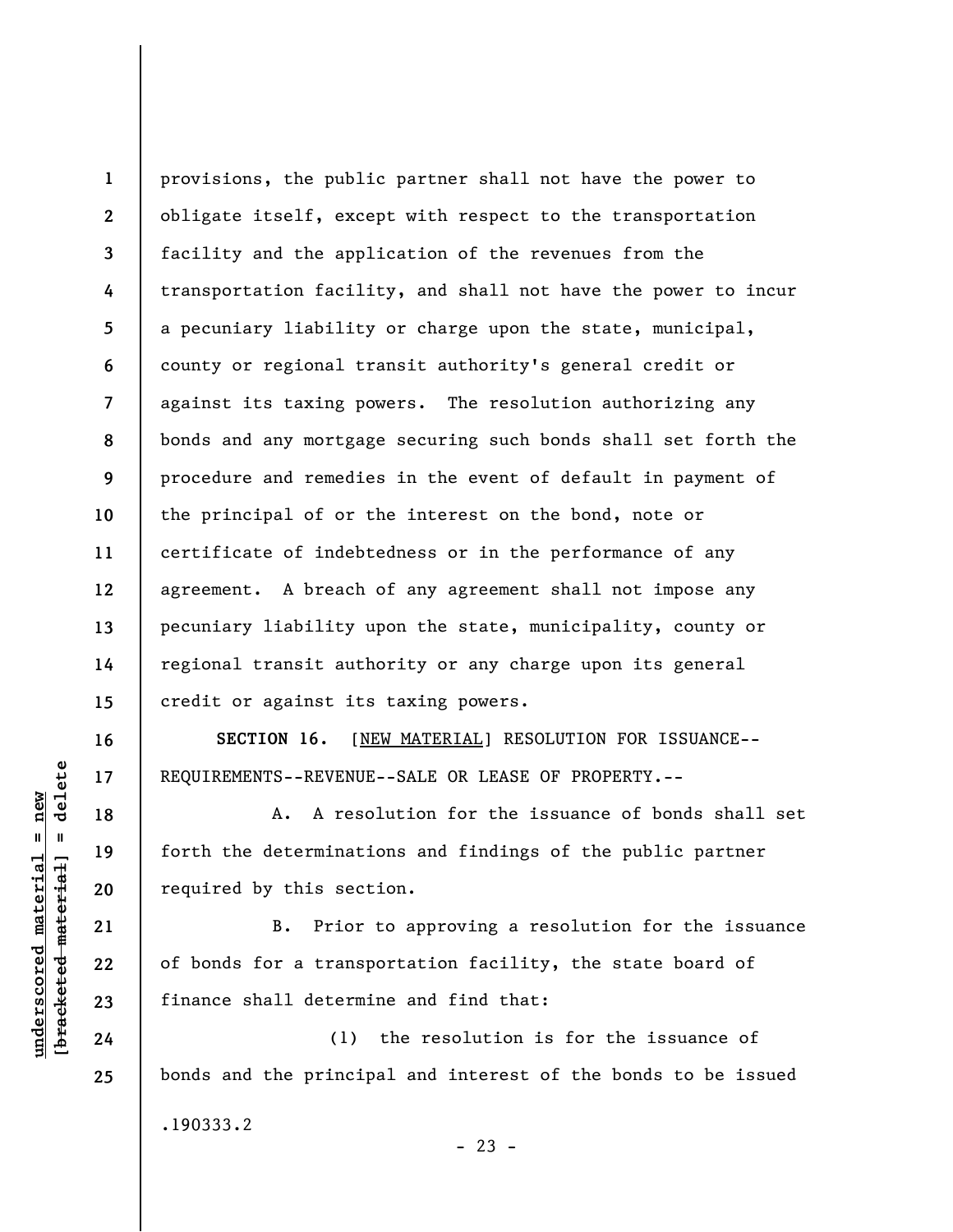**1 2 3 4 5 6 7 8 9 10 11 12 13 14 15 16 17 18 19 20 21 22 23 24 25**  shall be fully secured by: (a) revenue received from the transportation facility pursuant to a contract entered into by and between the public and private partners; (b) a lease agreement or installment sale agreement; (c) a corporation organized and operating within the United States; (d) an irrevocable letter of credit issued by a chartered financial institution approved for this purpose by the state board of finance; or (e) a bond insurance policy issued by an insurance company rated not less than "AA" by a national rating service; (2) revenues are available in an amount necessary in each year to pay the principal of and interest on the bonds proposed to be issued to finance the project; and (3) revenues are available in an amount necessary to be paid each year into any reserve funds that the public partner may deem advisable to establish in connection with the retirement of the proposed bonds or the maintenance of the transportation facility. C. Unless the terms under which the transportation facility is to be leased or sold provide that the lessee or purchaser shall maintain the transportation facility and carry .190333.2  $- 24 -$ 

**underscored material = new [bracketed material] = delete**

 $b$ racketed material] = delete  $underscored material = new$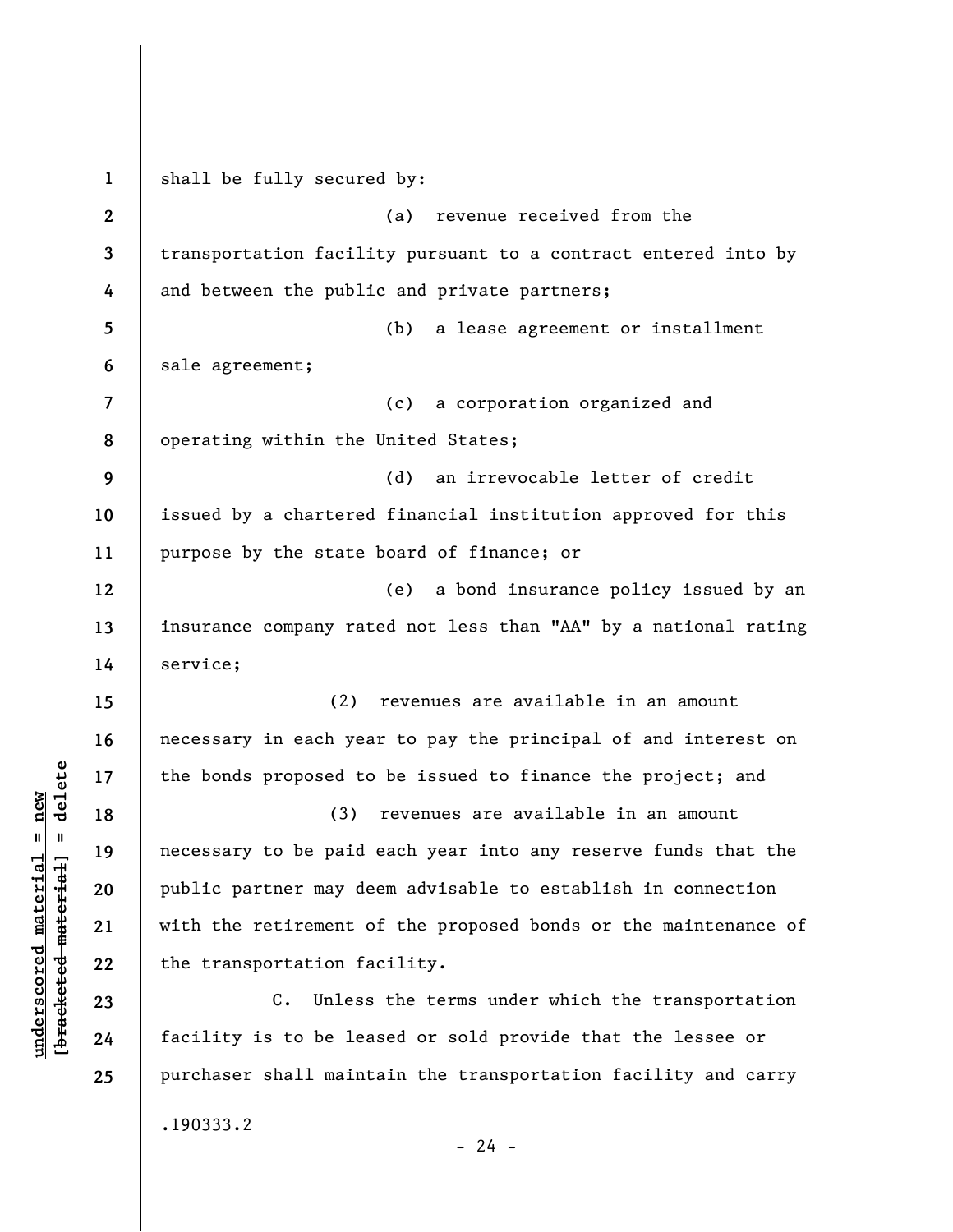all proper insurance with respect to the transportation facility, the resolution shall set forth the estimated cost of maintaining the transportation facility in good repair and keeping it properly insured.

**5 6 7 8 9 10 11**  D. Prior to the issuance of the bonds, the public partner may lease or sell the transportation facility to a lessee or purchaser under an agreement conditioned upon completion of the transportation facility and providing for payment to the public partner of such rentals or payments as, upon the basis of such determinations and findings pursuant to provisions of this section, will be sufficient to:

(1) pay the principal of and interest on the bonds issued to finance the transportation facility;

(2) build up and maintain any reserve deemed by the public partner to be advisable in connection with the financing of the project; and

(3) pay the costs of maintaining the transportation facility in good repair and keep it properly insured, unless the agreement of lease obligates the lessee to pay for the maintenance and insurance of the transportation facility.

E. With prior approval of the state board of finance, and subject to constitutional limitations on public debt, the public partner may borrow money to purchase, lease, acquire or develop water rights, a water system, a wastewater

 $- 25 -$ 

.190333.2

 $\frac{1}{2}$ **[bracketed material] = delete**  $underscored material = new$ **underscored material = new**

**1** 

**2** 

**3** 

**4** 

**12** 

**13** 

**14** 

**15** 

**16** 

**17** 

**18** 

**19** 

**20** 

**21** 

**22** 

**23** 

**24**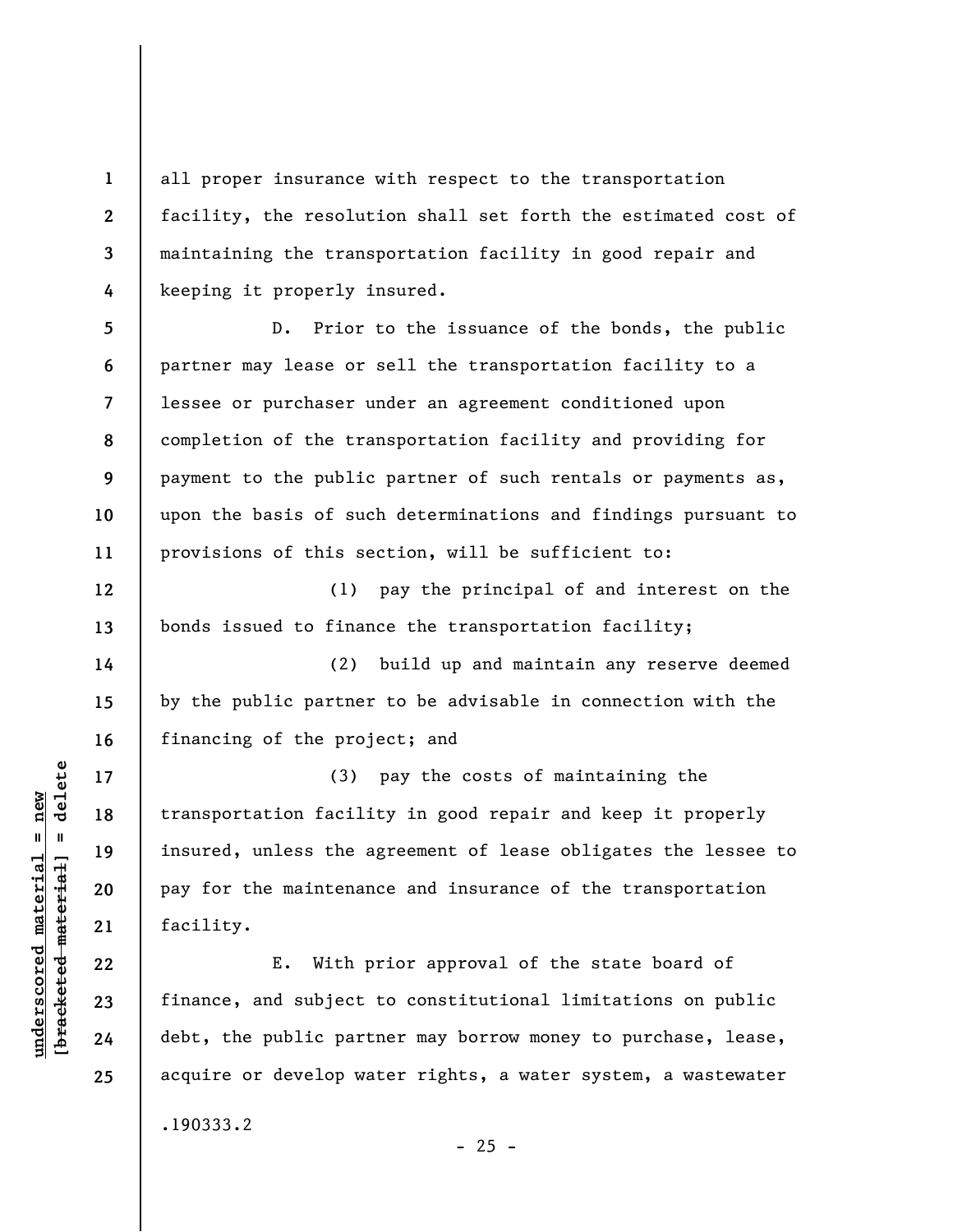collection and treatment system, a natural gas distribution system, an electrical distribution system or other infrastructure needed to support the transportation facility; provided that the public partner shall not obligate itself or the state, municipality or county to any debt or obligation that cannot be paid from funds derived from the transportation facility.

F. Upon prior approval of the state board of finance, and subject to constitutional limitations on public debt, the public partner may obtain commitment from a financial institution to borrow money; provided that closing of the loan and disbursement of the proceeds is conditioned upon compliance with the requirements of the Transportation Public-Private Partnerships Act. Nothing in this section shall be deemed to authorize the public partner to incur any debt obligation in connection with a loan commitment prior to the closing of the loan.

**SECTION 17.** [NEW MATERIAL] USE OF PROCEEDS FROM SALE OF BONDS.--

A. The proceeds from the sale of any bonds issued pursuant to the Transportation Public-Private Partnerships Act shall be applied only for the purpose for which the bonds were issued; provided that:

(1) any accrued interest and premiums received in any sale shall be applied to the payment of the principal of .190333.2  $- 26 -$ 

 $b$ racketed material] = delete **[bracketed material] = delete**  $underscored material = new$ **underscored material = new**

**1** 

**2** 

**3** 

**4** 

**5** 

**6** 

**7** 

**8** 

**9** 

**10** 

**11** 

**12** 

**13** 

**14** 

**15** 

**16** 

**17** 

**18** 

**19** 

**20** 

**21** 

**22** 

**23** 

**24**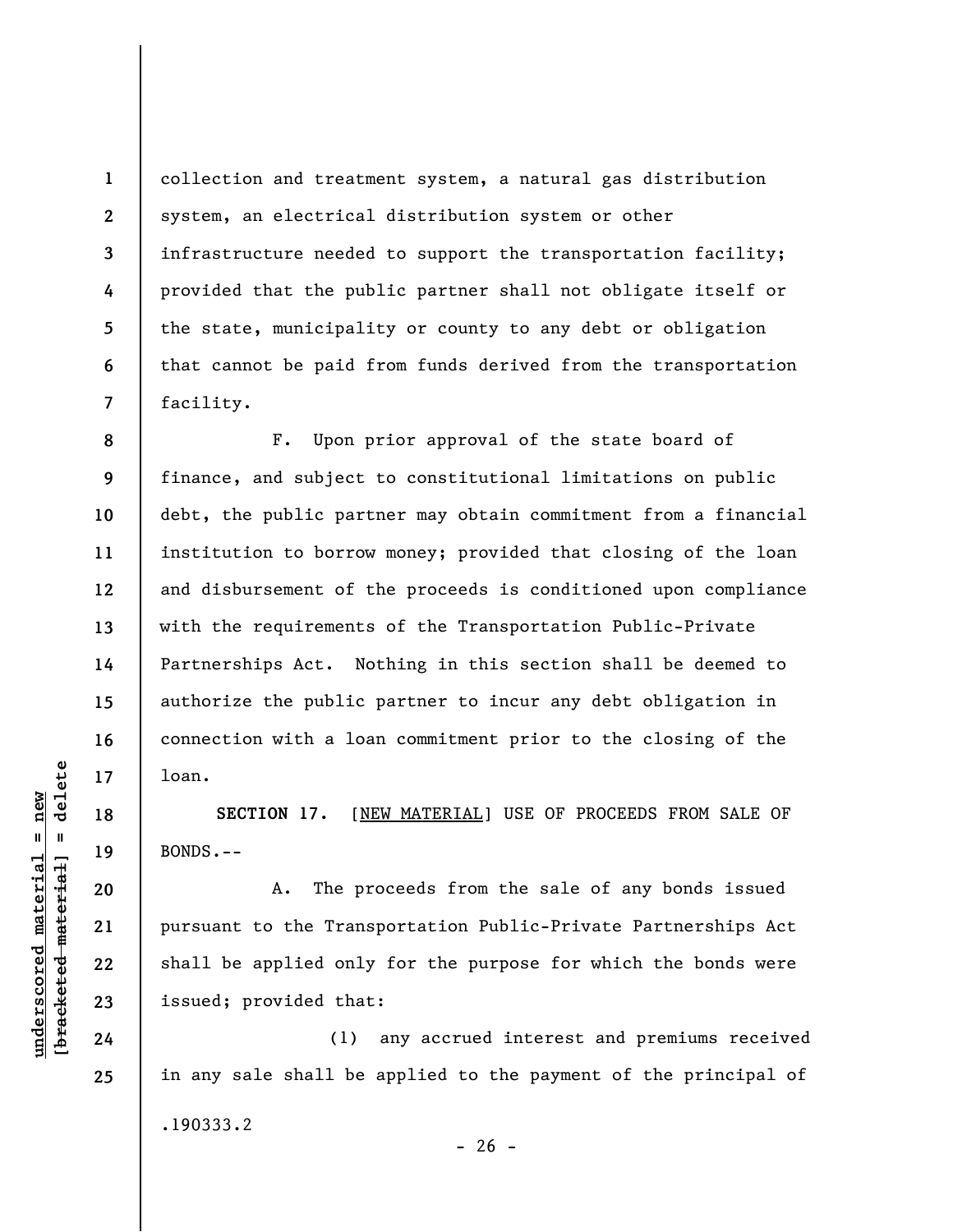**1**  or the interest on the bonds sold;

**2 3 5 6**  (2) if for any reason any portion of such proceeds are not needed for the purpose for which the bonds were issued, the balance of the proceeds shall be applied to the payment of the principal of or the interest on the bonds; and

**7 8 9 10 11 12 13 14 15**  (3) any portion of the proceeds from the sale of the bonds or any accrued interest and premium received in any such sale may, in the event that the money will not be needed or cannot be used effectively to the advantage of the public partner for the purposes provided pursuant to the Transportation Public-Private Partnerships Act, be invested in short-term interest-bearing securities if such investment will not interfere with the use of the funds for the primary purpose of the project.

B. The cost of acquiring a transportation facility shall be deemed to include the following:

(1) the actual cost of planning, design and construction of any part of a project, including architect, attorney and engineer fees;

(2) the purchase price of any part of a transportation facility that may be acquired by purchase;

(3) the actual cost of the extension of any utility to the transportation facility site and all expenses in connection with the authorization, sale and issuance of the

 $- 27 -$ 

.190333.2

 $\frac{1}{2}$  bracketed material = delete **[bracketed material] = delete**  $underscored material = new$ **underscored material = new**

**16** 

**17** 

**18** 

**19** 

**20** 

**21** 

**22** 

**23** 

**24** 

**25**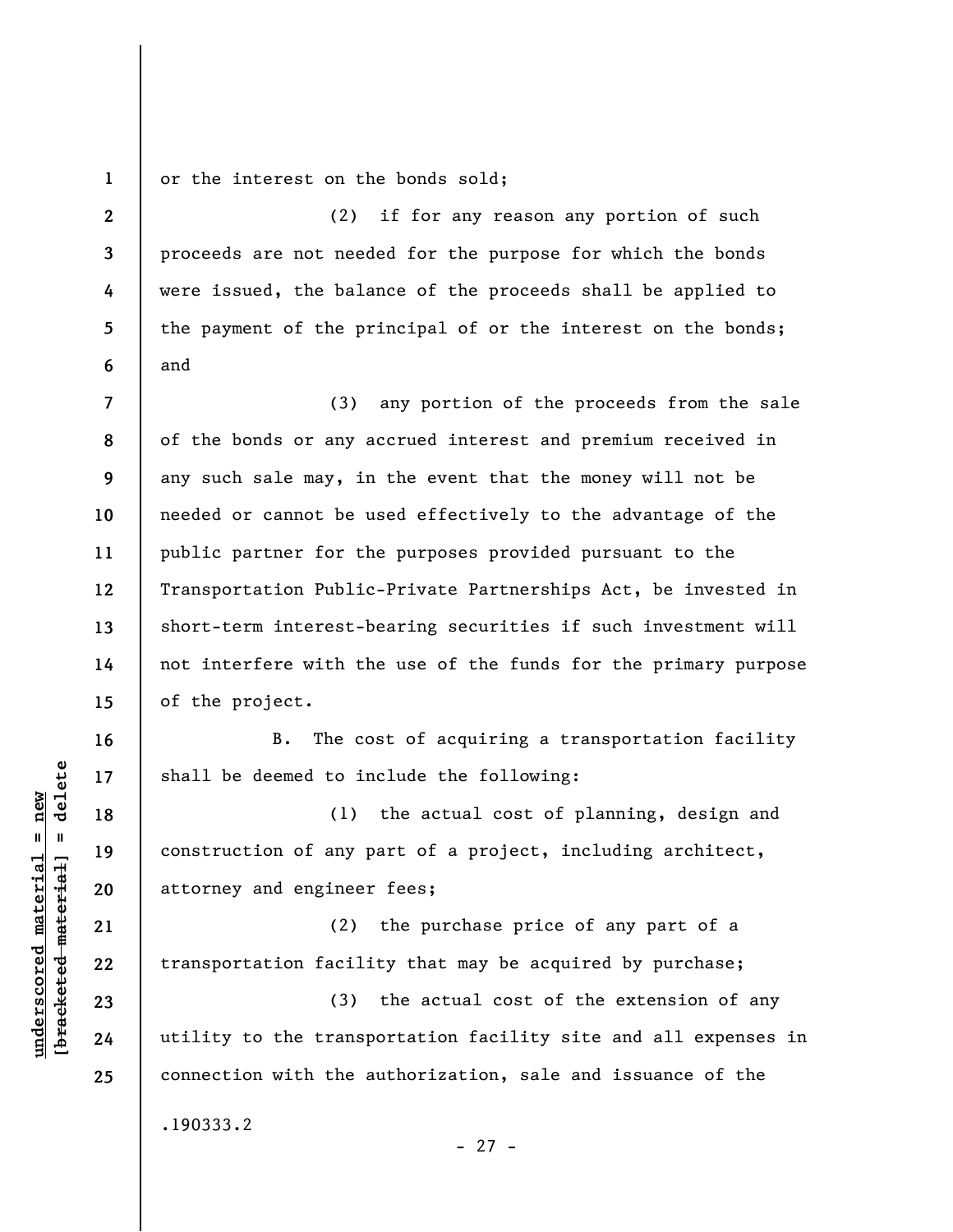**1**  bonds to finance such acquisition; and

**2 3 4 5 6 7 8 9 10 11 12 13 14 15 16 17 18 19 20 21 22 23 24 25**  (4) the interest on those bonds for a reasonable time prior to construction, during construction and not exceeding six months after completion of construction. **SECTION 18.** [NEW MATERIAL] REFUNDING BONDS-- AUTHORIZATION.-- A. The public partner may issue refunding revenue bonds for the purpose of refinancing, paying and discharging all or any part of outstanding transportation facility revenue bonds for: (1) the acceleration, deceleration or other modification of payment of such obligations, including, without limitation, any capitalization of any interest in arrears or about to become due for any period not exceeding one year from the date of the refunding bonds; (2) reducing interest costs or effecting other economies; or (3) modifying or eliminating restrictive contractual limitations pertaining to the issuance of additional bonds, otherwise concerning the outstanding bonds or to any transportation facilities relating to the bonds. B. The public partner may pledge irrevocably for the payment of interest and principal on refunding bonds the appropriate pledged revenues that may be pledged to an original issue of bonds.

.190333.2

 $\frac{1}{2}$  intereted material = delete **[bracketed material] = delete**  $underscored material = new$ **underscored material = new**

- 28 -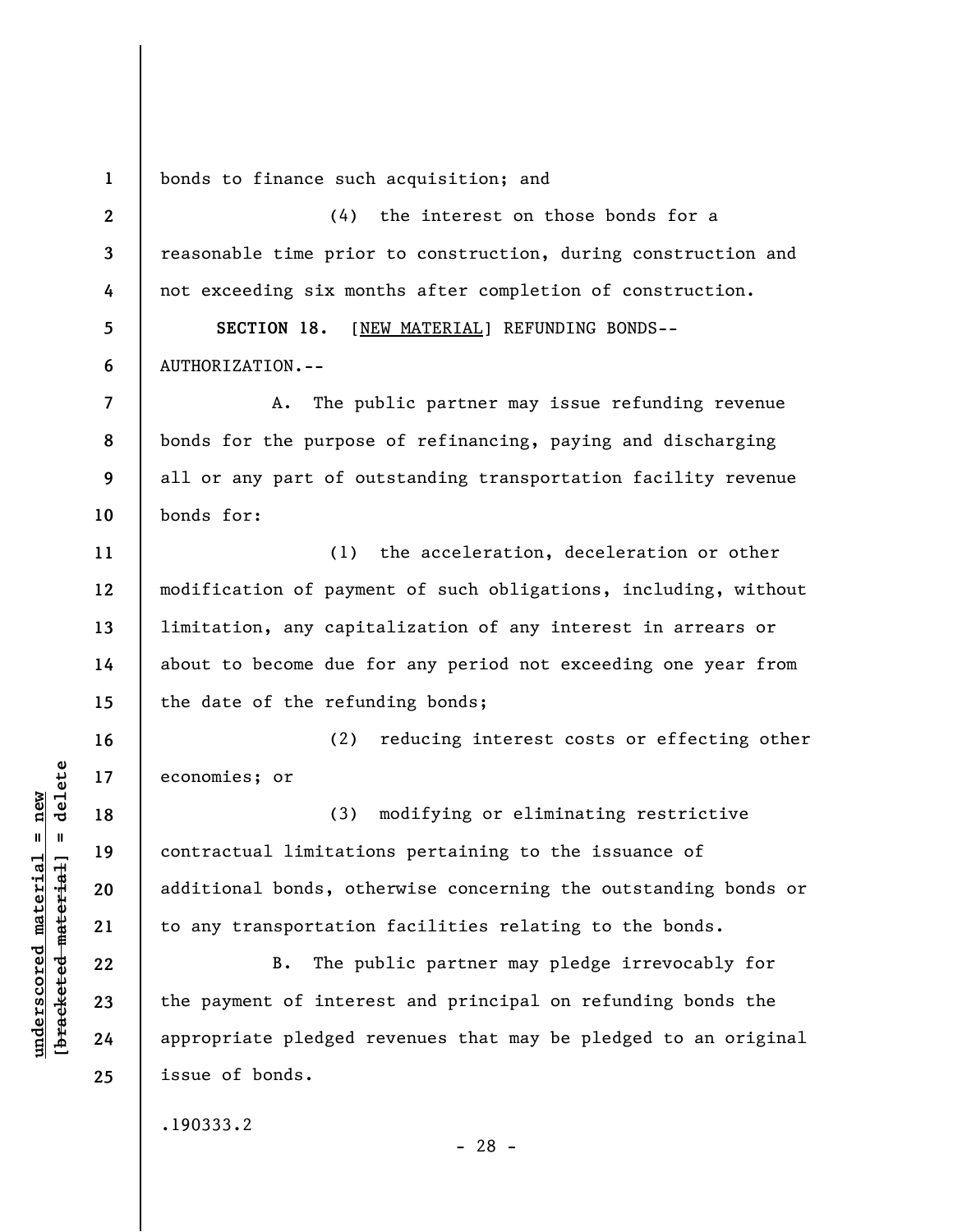C. Bonds for refunding and bonds for any purpose allowed by the Transportation Public-Private Partnerships Act may be issued separately or issued in a combination of one series or more.

**5** 

**6** 

**7** 

**8** 

**9** 

**10** 

**11** 

**12** 

**13** 

**14** 

**15** 

**16** 

**17** 

**18** 

**19** 

**20** 

**21** 

**22** 

**23** 

**24** 

**25** 

**1** 

**2** 

**3** 

**4** 

**SECTION 19.** [NEW MATERIAL] REFUNDING BONDS--ESCROW.--

A. Refunding bonds issued pursuant to the Transportation Public-Private Partnerships Act shall be authorized by resolution of the public partner. Any bonds that are refunded under the provisions of this section shall be paid at maturity or on any permitted prior redemption date in the amounts, at the time and places and, if called prior to maturity, in accordance with any applicable notice provisions, all as provided in the proceedings authorizing the issuance of the refunded bonds or otherwise pertaining thereto, except for any such bond that is voluntarily surrendered for exchange or payment by the holder or owner.

B. Provision shall be made for paying the bonds refunded at the time provided in this section. The principal amount of the refunding bonds may exceed the principal amount of the refunded bonds and may also be less than or the same as the principal amount of the bonds being refunded; provided that provision is duly and sufficiently made for payment of the refunded bonds.

C. The proceeds of refunding bonds, including any accrued interest and premium pertaining to the sale of

.190333.2

- 29 -

 $\frac{1}{2}$  intereted material = delete **[bracketed material] = delete**  $underscored material = new$ **underscored material = new**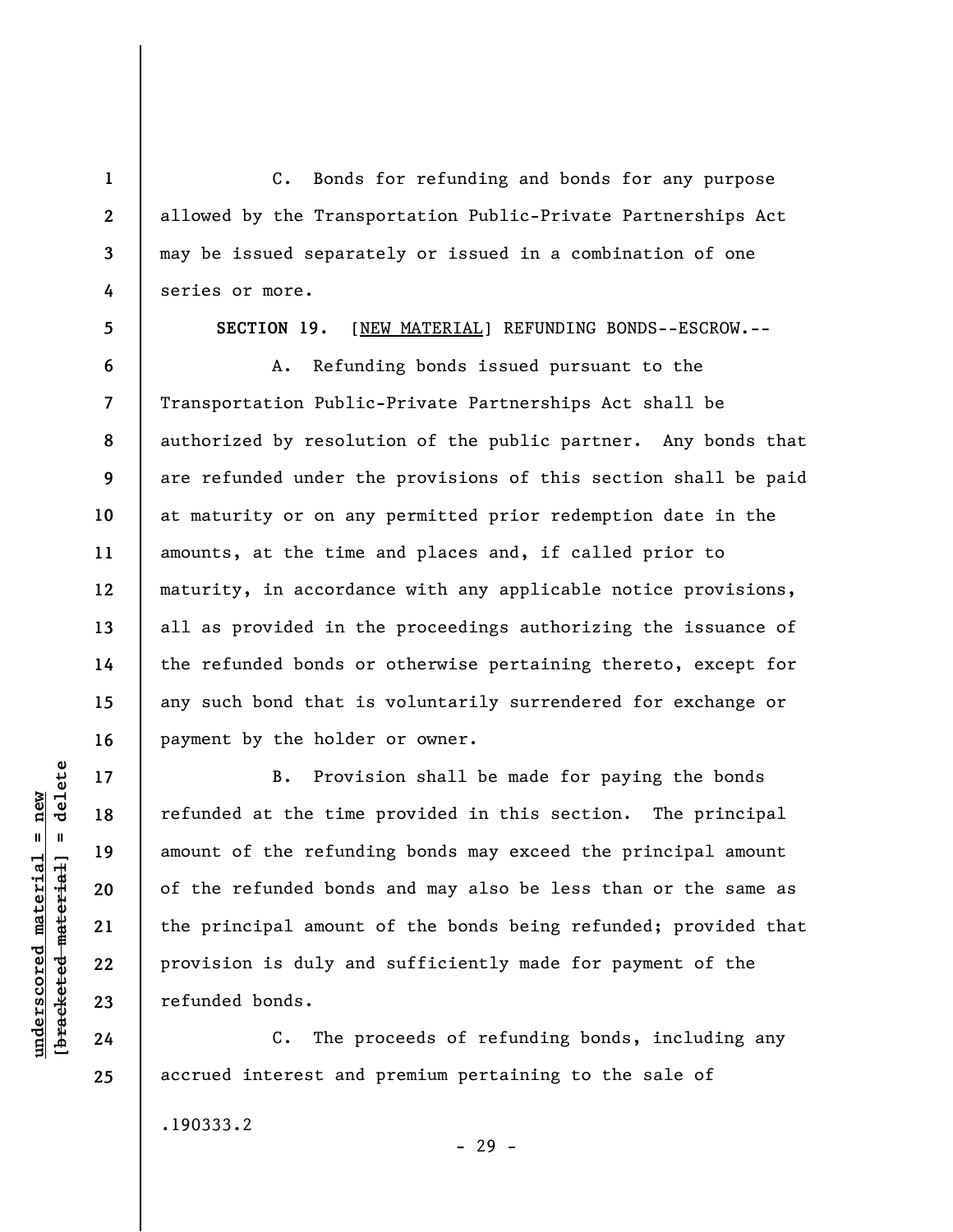**1 2 3 4 5 6 7 8 9 10 11 12 13 14 15 16 17 18 19 20 21 22 23 24 25**  refunding bonds, shall either be immediately applied to the retirement of the bonds being refunded or be placed in escrow in a commercial bank or trust company that possesses and is exercising trust powers and that is a member of the federal deposit insurance corporation, to be applied to the payment of the principal of, interest on and any prior redemption premium due in connection with the bonds being refunded; provided that such refunding bond proceeds, including any accrued interest and any premium pertaining to a sale of refunding bonds, may be applied to the establishment and maintenance of a reserve fund and to the payment of expenses incidental to the refunding and the issuance of the refunding bonds, the interest thereon, the principal thereof or both interest and principal as the public partner may determine. Nothing in this section requires the establishment of an escrow if the refunded bonds become due and payable within one year from the date of the refunding bonds and if the amounts necessary to retire the refunded bonds within that time are deposited with the paying agent for the refunded bonds. Any such escrow shall not necessarily be limited to proceeds of refunding bonds but may include other money available for its purpose. Any proceeds in escrow pending such use may be invested or reinvested in bills, certificates of indebtedness, notes or bonds that are direct obligations of or the principal and interest of which obligations are unconditionally guaranteed by the United States .190333.2

 $-30 -$ 

delete **[bracketed material] = delete**  $underscored material = new$ **underscored material = new**  $\frac{1}{2}$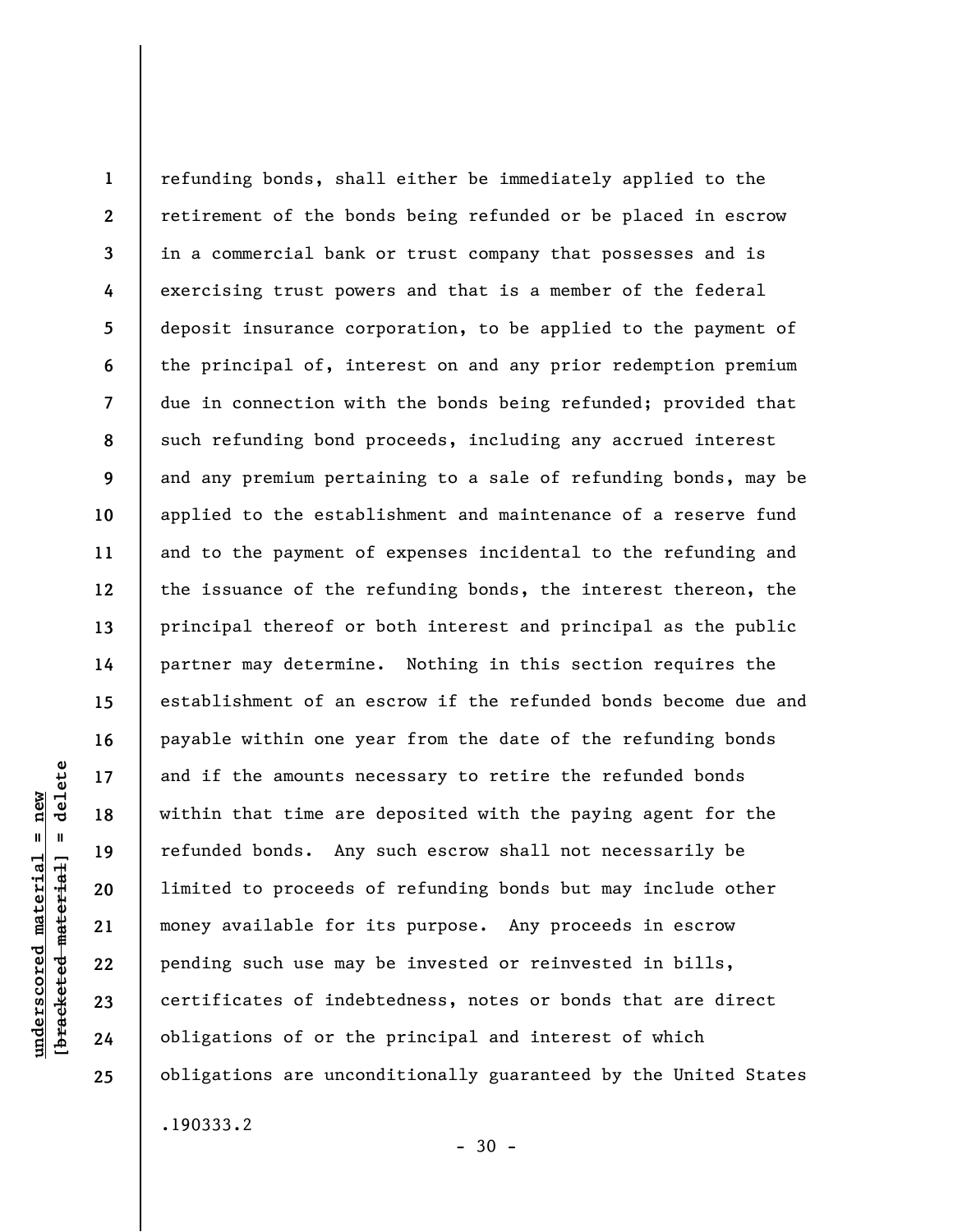**1 2 3 4 5 6 7 8 9 10 11 12 13 14**  or in certificates of deposit of banks that are members of the federal deposit insurance corporation. Such proceeds and investments in escrow, together with any interest or other income to be derived from any such investment, shall be in an amount at all times sufficient as to principal, interest, any prior redemption premium due and any charges of the escrow agent payable to pay the bonds being refunded as they become due at their respective maturities or due at any designated prior redemption date in connection with which the public partner shall exercise a prior redemption option. Any purchaser of any refunding bond issued pursuant to Transportation Public-Private Partnerships Act is in no manner responsible for the application of the proceeds by the public partner or any of its officers, employees or agents.

D. Refunding bonds may bear such additional terms and provisions as may be determined by the public partner subject to the limitations in this section.

**SECTION 20.** [NEW MATERIAL] REFUNDING REVENUE BONDS-- TERMS.--Refunding revenue bonds:

A. may have interest or appreciated principal value payable at intervals or at maturity;

B. may be subject to prior redemption at the public partner's option at such time or times and upon such terms and conditions with or without the payment of premiums;

C. may be serial in form and maturity;

.190333.2

 $\frac{1}{2}$  bracketed material = delete **[bracketed material] = delete**  $underscored material = new$ **underscored material = new**

**15** 

**16** 

**17** 

**18** 

**19** 

**20** 

**21** 

**22** 

**23** 

**24**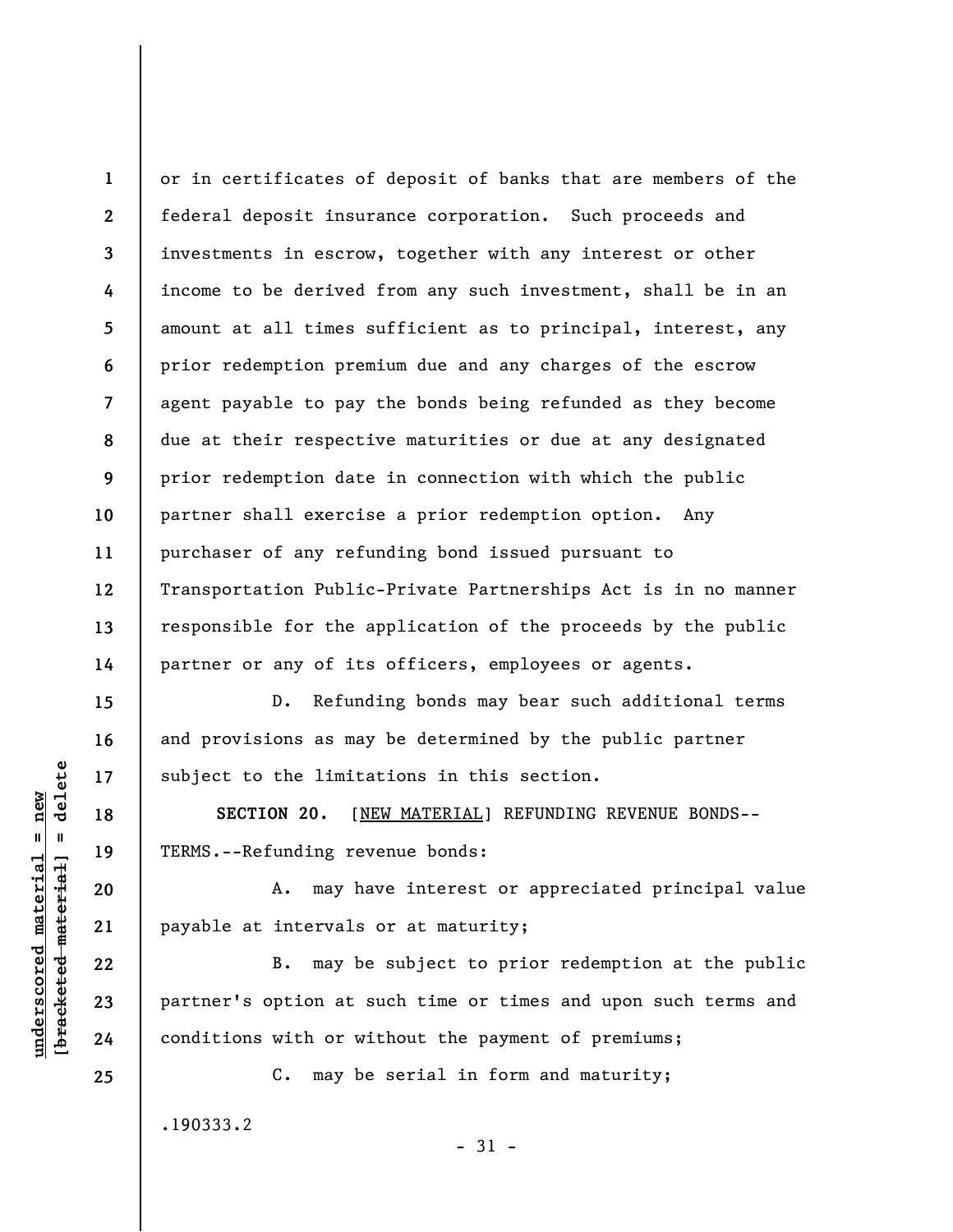D. may consist of a single bond payable in one or more installments; and

E. shall be exchanged for the bonds and any mature unpaid interest being refunded at not less than par or sold at public or negotiated sale at, above or below par and at a price that results in a net effective interest rate that does not exceed the maximum permitted by the Public Securities Act.

**SECTION 21.** [NEW MATERIAL] EXEMPTION FROM TAXATION.-- Bonds authorized pursuant to the Transportation Public-Private Partnerships Act and the income from those bonds, all mortgages or other security instruments executed as security for those bonds, all lease and installment purchase agreements made pursuant to the provisions of that act and revenue derived from any lease or sale by the public partner shall be exempt from all taxation by the state or any political subdivision of the state.

**SECTION 22.** [NEW MATERIAL] REVERSION OF TRANSPORTATION FACILITY TO PUBLIC PARTNER.--If the public-private partnership is terminated, the authority and duties of the operator cease, except for any duties and obligations that extend beyond the termination as provided in the public-private agreement, and the transportation facility reverts to the public partner and shall be dedicated for public use.

**SECTION 23.** [NEW MATERIAL] MATERIAL DEFAULT--REMEDIES.-- A. Upon the occurrence and during the continuation .190333.2

 $\frac{1}{2}$  bracketed material = delete **[bracketed material] = delete**  $underscored material = new$ **underscored material = new**

**1** 

**2** 

**3** 

**4** 

**5** 

**6** 

**7** 

**8** 

**9** 

**10** 

**11** 

**12** 

**13** 

**14** 

**15** 

**16** 

**17** 

**18** 

**19** 

**20** 

**21** 

**22** 

**23** 

**24**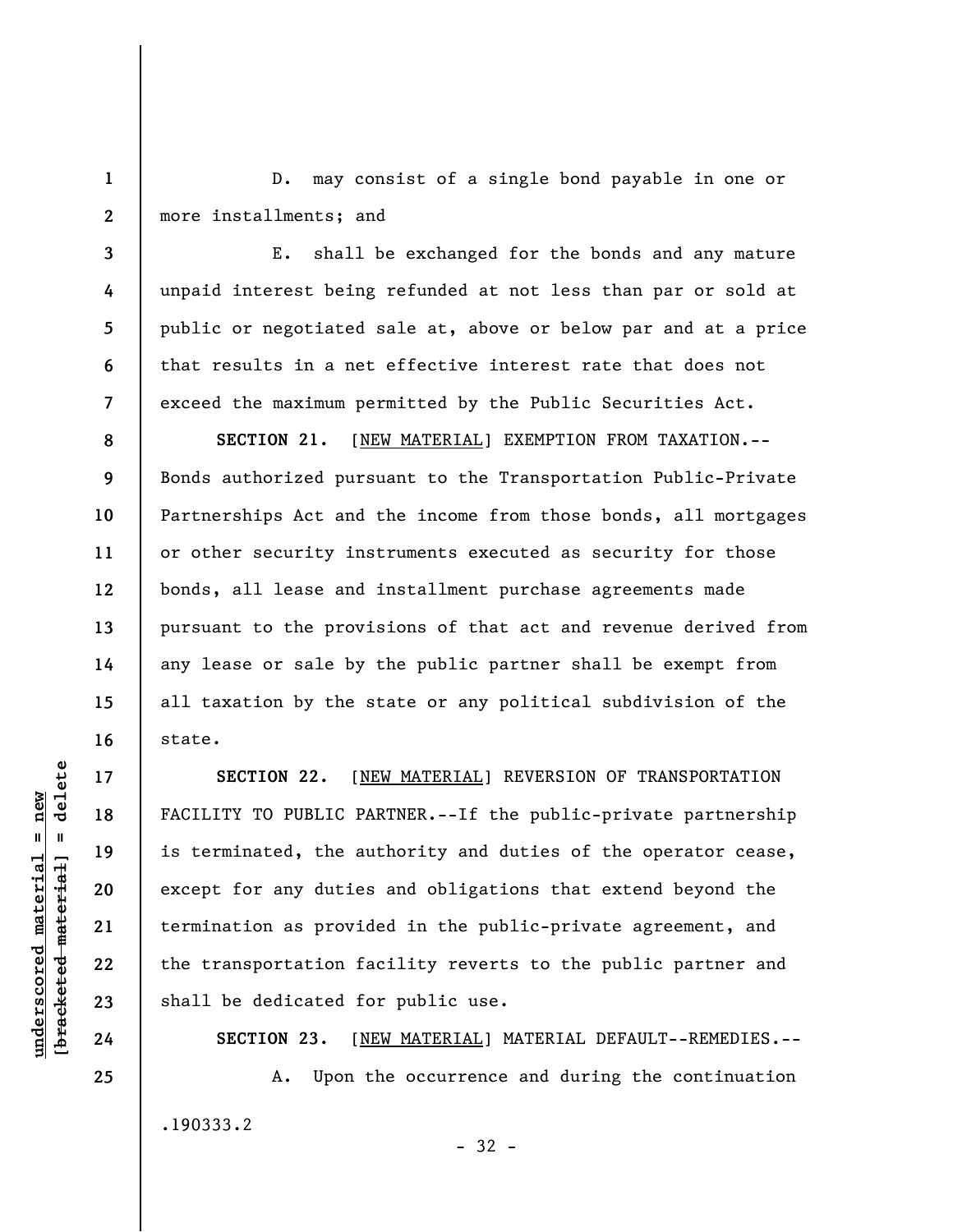**1 2 3 4 5 6 7 8 9 10 11 12 13 14 15 16 17 18 19 20 21 22 23 24 25**  of material default by an operator, not related to an event of force majeure, the public partner may: (1) elect to take over the transportation facility, including the succession of all right, title and interest in the transportation facility, subject to any liens on revenue previously granted by the private partner; and (2) terminate the public-private partnership and exercise any other rights and remedies that may be available. B. If the public partner elects to take over a transportation facility pursuant to Subsection A of this section, the public partner: (1) shall collect and pay any revenue that is subject to lien to satisfy an obligation; (2) may develop and operate the transportation facility, impose user fees for the use of the transportation facility and comply with any service contracts; and (3) may solicit proposals for the maintenance and operation of the transportation facility as provided in the Transportation Public-Private Partnerships Act for original proposals. **SECTION 24.** [NEW MATERIAL] POLICE POWERS--VIOLATIONS OF  $LAW$ .  $-$ A. All law enforcement officers of the state or local government have the same powers and jurisdiction within .190333.2 - 33 -

 $\frac{1}{2}$  intereted material = delete **[bracketed material] = delete**  $underscored material = new$ **underscored material = new**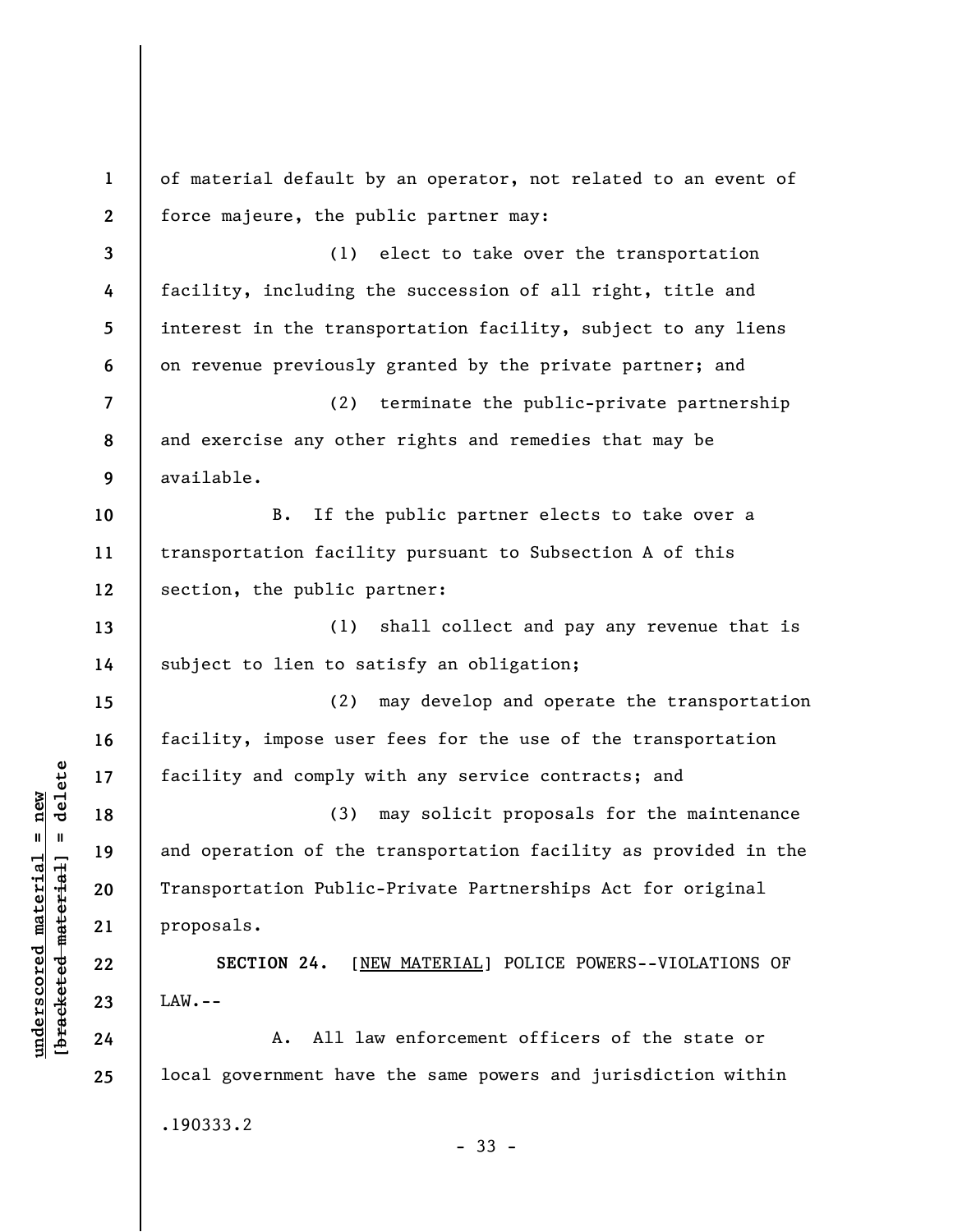**1 2 3 4**  the limits of the transportation facility as they have in their respective areas of jurisdiction and access to the transportation facility at any time to exercise such powers and jurisdictions.

**5 6 7 8 9**  B. The traffic and motor vehicle laws and other laws of the state or, if applicable, ordinances of a local government, shall be the same on the transportation facility as those laws applied to conduct on similar transportation facilities in the state or local government.

**10 11 12 13 14 15**  C. Punishment for violations of traffic and motor vehicle laws or other laws of the state, or, if applicable, ordinances of the local government, on the transportation facility shall be as prescribed by law for conduct occurring on similar transportation facilities in the state or local government.

**SECTION 25.** [NEW MATERIAL] UTILITY CROSSINGS.--An operator and any utility whose facility is to be crossed or relocated shall cooperate fully in planning and arranging the manner of the crossing or relocation of the utility facility.

**SECTION 26.** [NEW MATERIAL] PENALTIES.--A person who fails to pay a user fee required for the privilege of traveling on or using property included in a transportation facility is guilty of a petty misdemeanor and shall be sentenced as provided in Section 31-19-1 NMSA 1978.

**SECTION 27.** Section 13-1-98 NMSA 1978 (being Laws 1984, .190333.2

- 34 -

**16** 

**17** 

**18** 

**19** 

**20** 

**21** 

**22** 

**23** 

**24**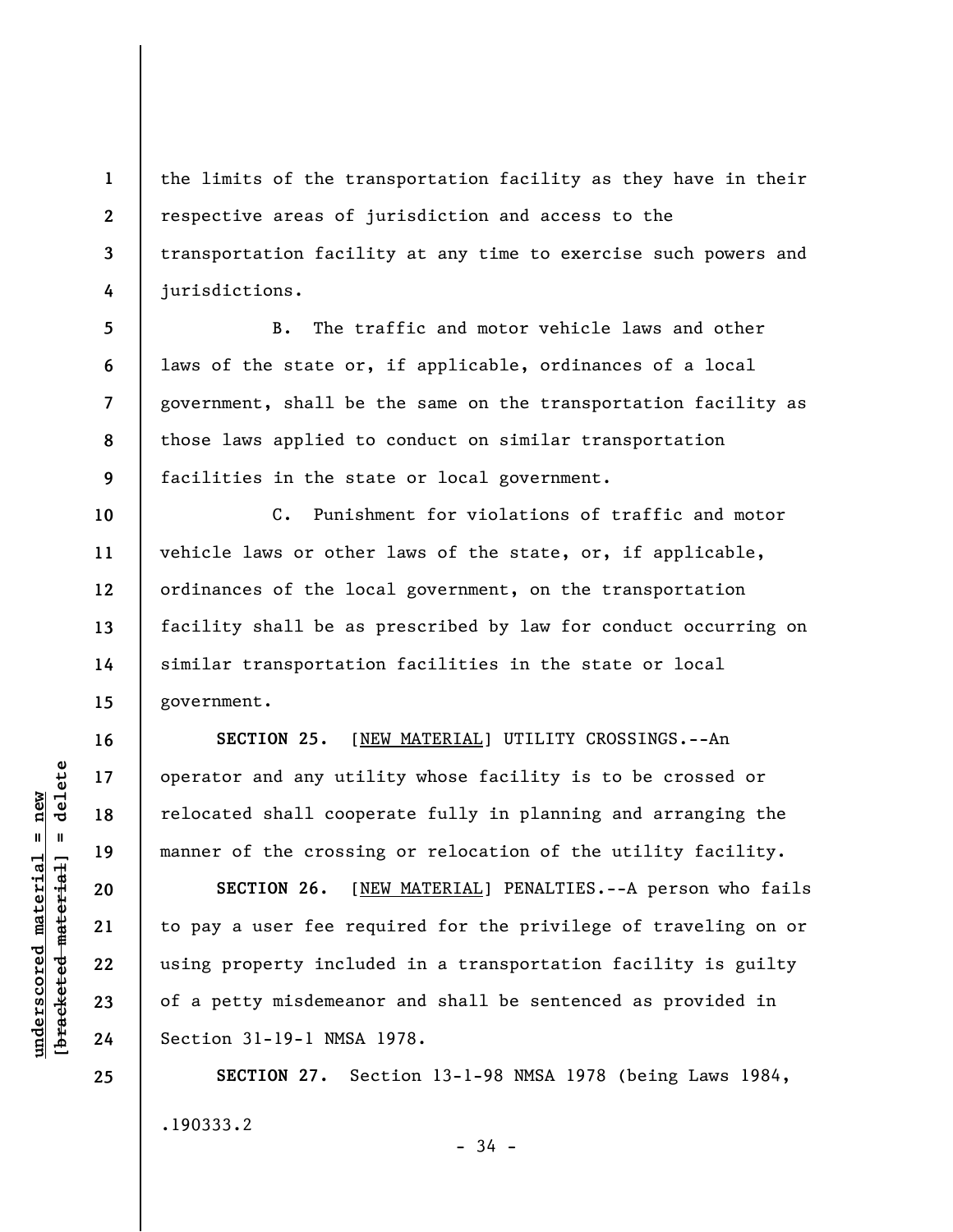**1 2 3 4 5 6 7 8 9 10 11 12 13 14 15 16 17 18 19 20 21 22 23 24 25**  Chapter 65, Section 71, as amended) is amended to read: "13-1-98. EXEMPTIONS FROM THE PROCUREMENT CODE.--The provisions of the Procurement Code shall not apply to: A. procurement of items of tangible personal property or services by a state agency or a local public body from a state agency, a local public body or external procurement unit except as otherwise provided in Sections 13-1-135 through 13-1-137 NMSA 1978; B. procurement of tangible personal property or services for the governor's mansion and grounds; C. printing and duplicating contracts involving materials that are required to be filed in connection with proceedings before administrative agencies or state or federal courts; D. purchases of publicly provided or publicly regulated gas, electricity, water, sewer and refuse collection services; E. purchases of books and periodicals from the publishers or copyright holders thereof; F. travel or shipping by common carrier or by private conveyance or to meals and lodging; G. purchase of livestock at auction rings or to the procurement of animals to be used for research and experimentation or exhibit; H. contracts with businesses for public school .190333.2  $-35 -$ 

**underscored material = new [bracketed material] = delete**

 $\frac{1}{2}$  $underscored material = new$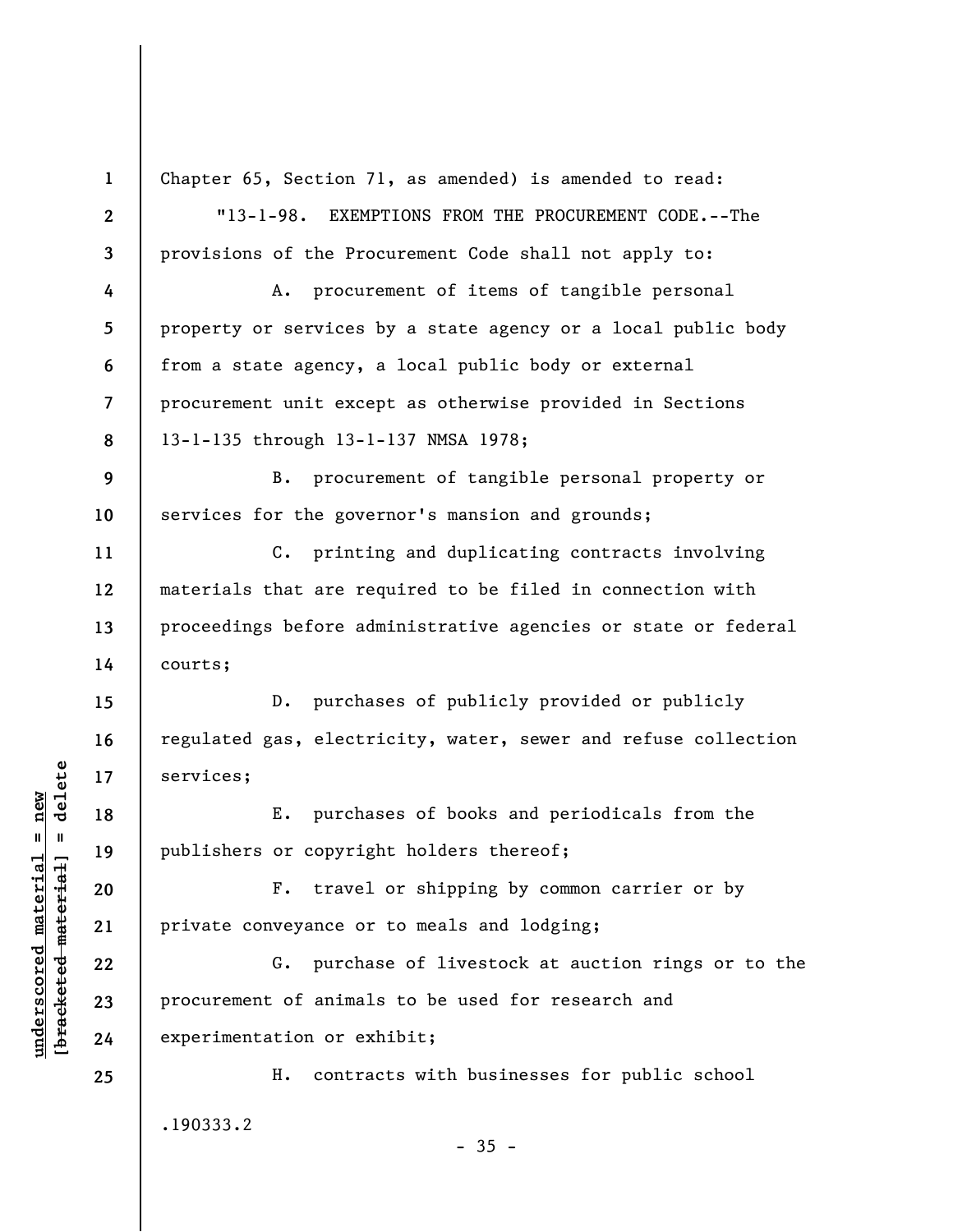**1**  transportation services;

**2 3 4 5 6 7 8**  I. procurement of tangible personal property or services, as defined by Sections 13-1-87 and 13-1-93 NMSA 1978, by the corrections industries division of the corrections department pursuant to rules adopted by the corrections industries commission, which shall be reviewed by the purchasing division of the general services department prior to adoption;

**9 10 11 12**  J. minor purchases not exceeding five thousand dollars (\$5,000) consisting of magazine subscriptions, conference registration fees and other similar purchases where prepayments are required;

K. municipalities having adopted home rule charters and having enacted their own purchasing ordinances;

L. the issuance, sale and delivery of public securities pursuant to the applicable authorizing statute, with the exception of bond attorneys and general financial consultants;

M. contracts entered into by a local public body with a private independent contractor for the operation, or provision and operation, of a jail pursuant to Sections 33-3-26 and 33-3-27 NMSA 1978;

N. contracts for maintenance of grounds and facilities at highway rest stops and other employment opportunities, excluding those intended for the direct care and .190333.2  $-36 -$ 

**13** 

**14** 

**15** 

**16** 

**17** 

**18** 

**19** 

**20** 

**21** 

**22** 

**23** 

**24**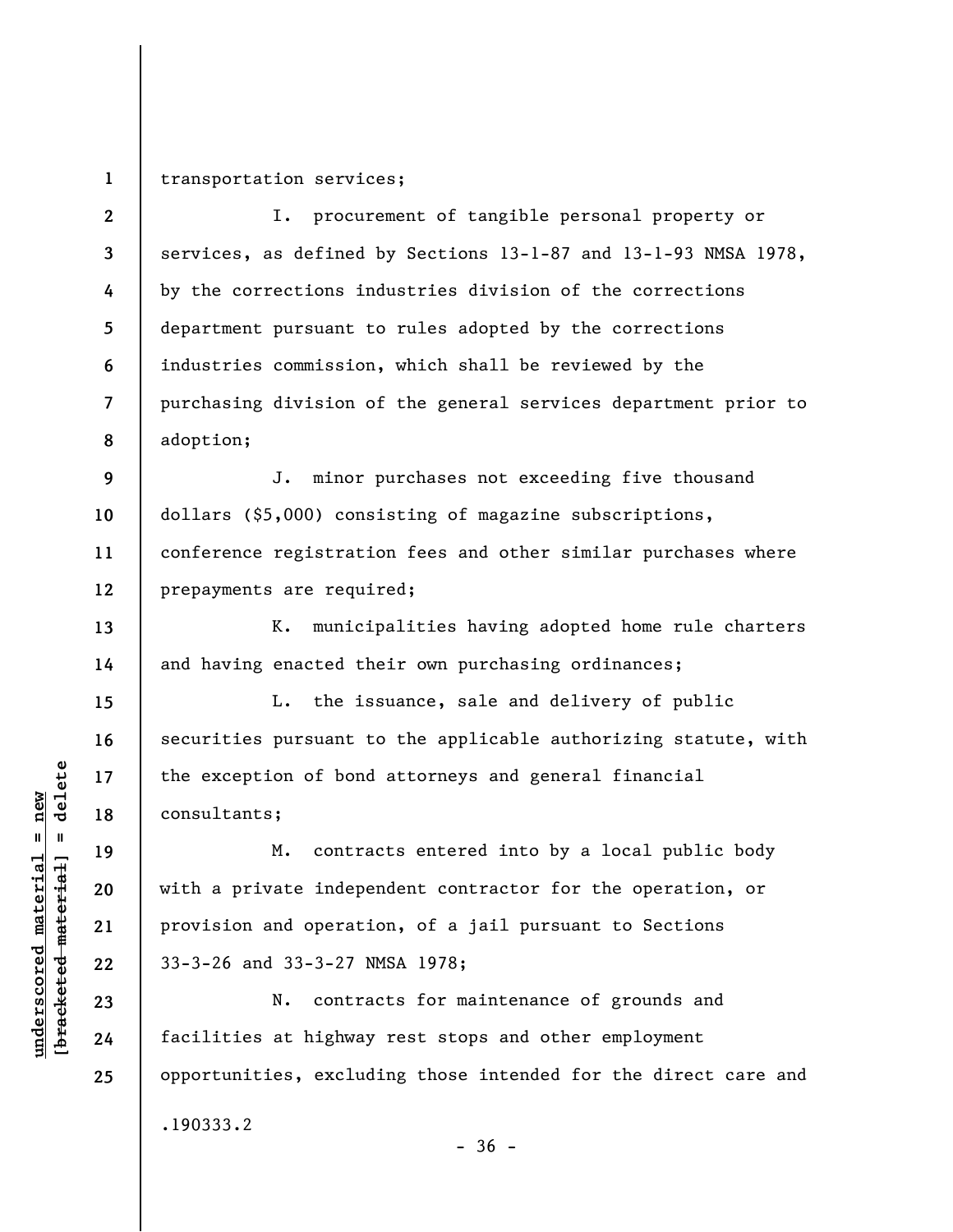support of persons with handicaps, entered into by state agencies with private, nonprofit, independent contractors who provide services to persons with handicaps;

O. contracts and expenditures for services or items of tangible personal property to be paid or compensated by money or other property transferred to New Mexico law enforcement agencies by the United States department of justice drug enforcement administration;

P. contracts for retirement and other benefits pursuant to Sections 22-11-47 through 22-11-52 NMSA 1978;

**11** 

**12** 

**13** 

**14** 

**15** 

**16** 

**17** 

**18** 

**19** 

**20** 

**21** 

**22** 

**23** 

**24** 

**25** 

**10** 

**1** 

**2** 

**3** 

**4** 

**5** 

**6** 

**7** 

**8** 

**9** 

Q. contracts with professional entertainers; R. contracts and expenditures for litigation expenses in connection with proceedings before administrative

agencies or state or federal courts, including experts, mediators, court reporters, process servers and witness fees, but not including attorney contracts;

S. contracts for service relating to the design, engineering, financing, construction and acquisition of public improvements undertaken in improvement districts pursuant to Subsection L of Section 3-33-14.1 NMSA 1978 and in county improvement districts pursuant to Subsection L of Section 4-55A-12.1 NMSA 1978;

T. works of art for museums or for display in public buildings or places;

U. contracts entered into by a local public body .190333.2 - 37 -

 $b$ racketed material] = delete **[bracketed material] = delete**  $underscored material = new$ **underscored material = new**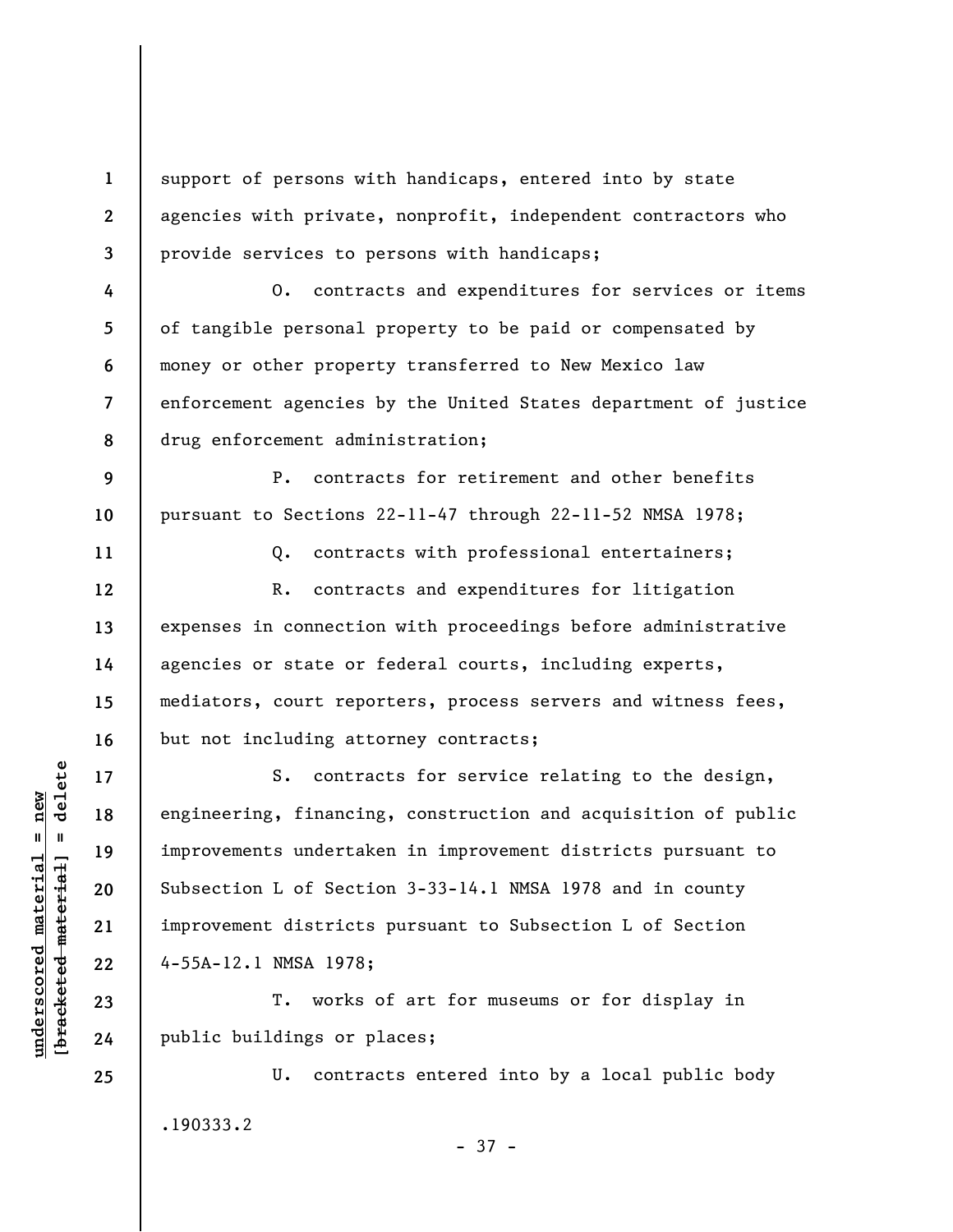with a person, firm, organization, corporation or association or a state educational institution named in Article 12, Section 11 of the constitution of New Mexico for the operation and maintenance of a hospital pursuant to Chapter 3, Article 44 NMSA 1978, lease or operation of a county hospital pursuant to the Hospital Funding Act or operation and maintenance of a hospital pursuant to the Special Hospital District Act;

**8 9**  V. purchases of advertising in all media, including radio, television, print and electronic;

W. purchases of promotional goods intended for resale by the tourism department;

X. procurement of printing services for materials produced and intended for resale by the cultural affairs department;

Y. procurement by or through the public education department from the federal department of education relating to parent training and information centers designed to increase parent participation, projects and initiatives designed to improve outcomes for students with disabilities and other projects and initiatives relating to the administration of improvement strategy programs pursuant to the federal Individuals with Disabilities Education Act; provided that the exemption applies only to procurement of services not to exceed two hundred thousand dollars (\$200,000);

Z. procurement of services from community

- 38 -

.190333.2

 $b$ racketed material] = delete **[bracketed material] = delete**  $underscored material = new$ **underscored material = new**

**1** 

**2** 

**3** 

**4** 

**5** 

**6** 

**7** 

**10** 

**11** 

**12** 

**13** 

**14** 

**15** 

**16** 

**17** 

**18** 

**19** 

**20** 

**21** 

**22** 

**23** 

**24**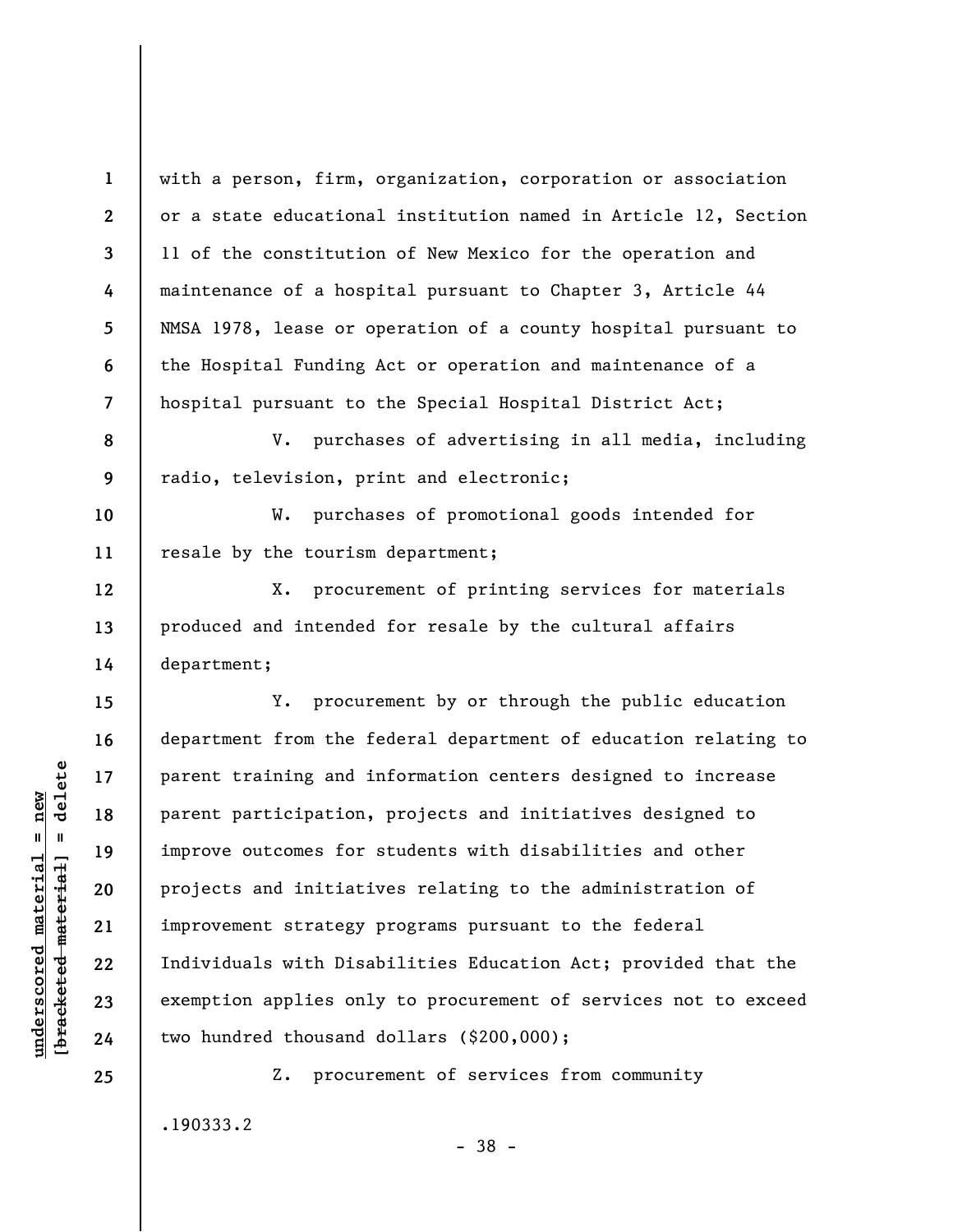**1 2**  rehabilitation programs or qualified individuals pursuant to the State Use Act;

**3 4 5**  AA. purchases of products or services for eligible persons with disabilities pursuant to the federal Rehabilitation Act of 1973;

**6 7 8 9**  BB. procurement, by either the department of health or Grant county or both, of tangible personal property, services or construction that are exempt from the Procurement Code pursuant to Section 9-7-6.5 NMSA 1978;

**10 11 12 13 14**  CC. contracts for investment advisory services, investment management services or other investment-related services entered into by the educational retirement board, the state investment officer or the retirement board created pursuant to the Public Employees Retirement Act;

DD. the purchase for resale by the state fair commission of feed and other items necessary for the upkeep of livestock: [and]

EE. contracts entered into by the crime victims reparation commission to distribute federal grants to assist victims of crime, including grants from the federal Victims of Crime Act of 1984 and the federal Violence Against Women Act; and

FF. procurements pursuant to the Transportation Public-Private Partnerships Act."

**SECTION 28.** EFFECTIVE DATE.--The effective date of the .190333.2 - 39 -

 $\frac{1}{2}$  intereted material = delete **[bracketed material] = delete**  $underscored material = new$ **underscored material = new**

**25** 

**15** 

**16** 

**17** 

**18** 

**19** 

**20** 

**21** 

**22** 

**23**